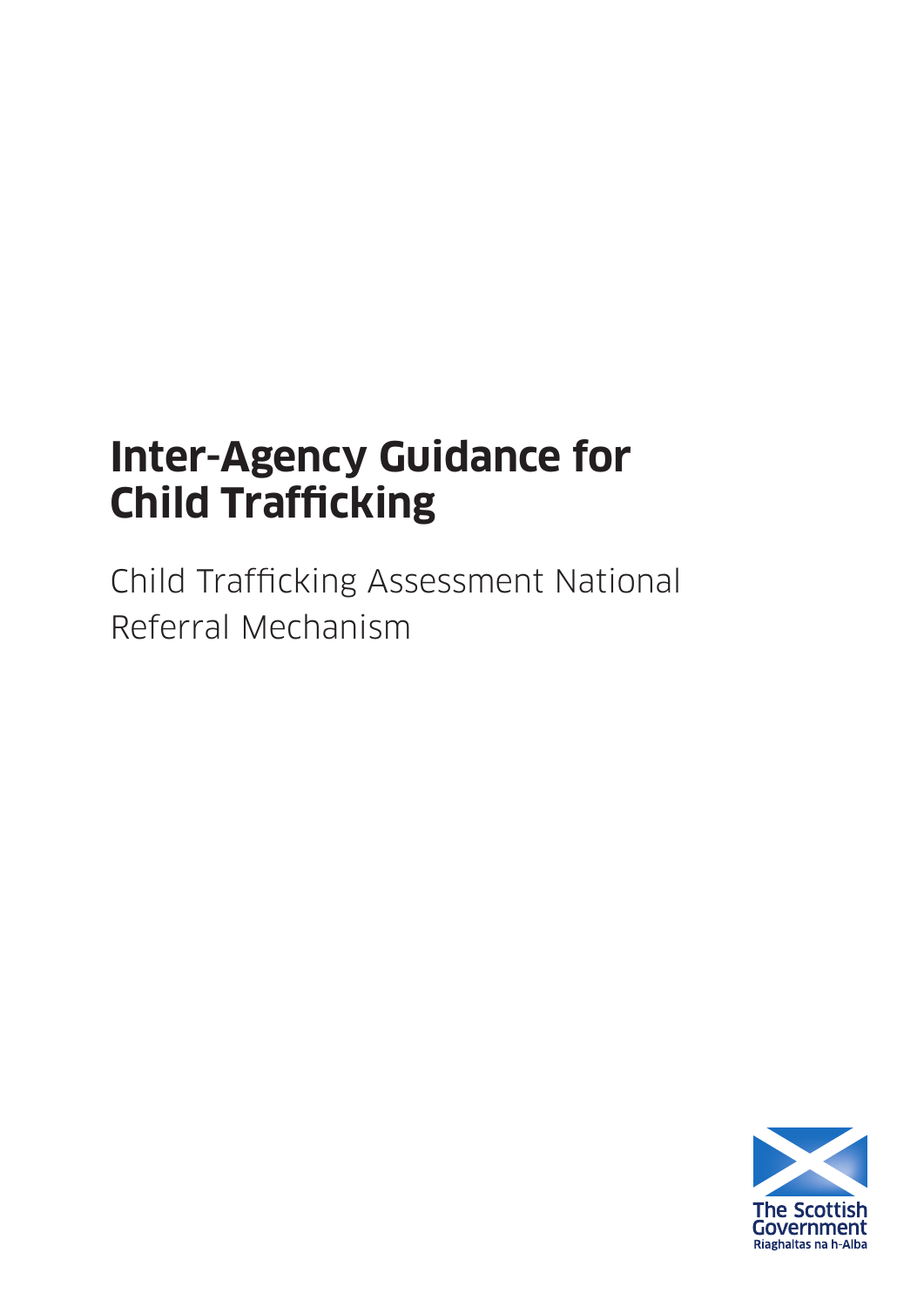## **Contents**

|                |                                               | Page |
|----------------|-----------------------------------------------|------|
| $\mathbf{1}$ . | Introduction                                  | 3    |
| 2.             | Scope & Purpose of Guidance                   | 4    |
| 3.             | Definitions                                   | 5    |
| 4.             | Legal Framework                               | 6    |
| 5.             | Recognising & Identifying Trafficked Children | 7    |
| 6.             | <b>Referring Children</b>                     | 8    |
|                | 6.1 Possible indicators of child trafficking  | 10   |

## APPENDIXES

| A. Research Context                                             | 12 <sup>2</sup> |
|-----------------------------------------------------------------|-----------------|
| Child Trafficking in the UK                                     | 13              |
| <b>Child Trafficking in Scotland</b>                            | 13              |
| B. Child Trafficking Assessment form                            | 14              |
| C. National Referral Mechanism for Child Victims of Trafficking | 18              |
| D. Example of responding to a child trafficking case            |                 |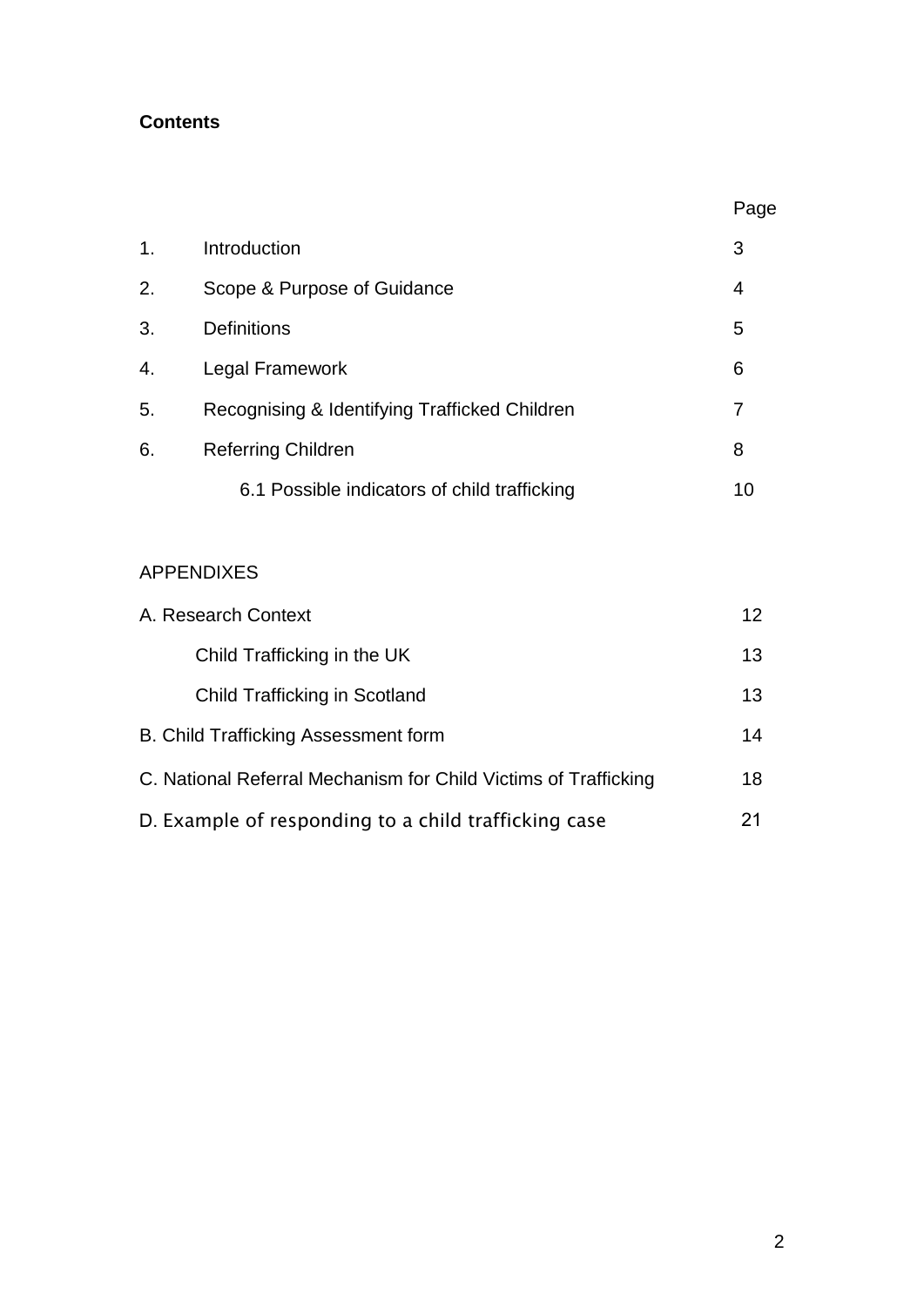#### **1. Introduction**

Child trafficking is a global business that targets and victimises the most vulnerable children for transportation, abuse and exploitation across the world. It is a largely hidden problem and is often described as a form of modern-day slavery. The children involved are in no way responsible for their predicament, having been coerced, bribed or forced into, and unable to escape from, the control of traffickers.

The effect of trafficking on children is wide-reaching; many will experience significant harm as a result of their situation, and outcomes for them may be extremely poor as a result of lack of proper care or access to universal services such as health and education as traffickers seek to avoid contact with the authorities.

At the end of 2008 the UK Government ratified the Council of Europe Convention on Action Against Trafficking in Human beings,<sup>1</sup> which came into effect in the UK on  $1<sup>st</sup>$  April 2009. In July 2011 the UK Government opted into Directive 2011/36/EU of the European Parliament and of the Council on Preventing and Combating Trafficking in Human Beings and Protecting its Victims<sup>2</sup>, which was transposed 6 April 2013. This Directive replaces the Council Framework Decision 2002/629/JHA, and strengthens the provisions contained within the Convention by taking a victim centred approach, providing for more rigorous prosecution of offenders, victim"s support, victim"s rights in criminal proceedings, and prevention. It has important implications for the identification and recording of suspected trafficking victims.

Because tackling trafficking requires a multi-agency response at all levels, the Scottish Government has prepared this protocol based on the Glasgow Child Protection Committee model, in order to provide information and guidance to all members of the children"s workforce so that professionals and others are able to identify trafficked children and make appropriate referrals so that victims can receive protection and support. This guidance should be read in conjunction with the Scottish Government National Guidance for Child Protection in Scotland 2010<sup>3</sup>, the Scottish Government publication Safeguarding Children in Scotland Who May Have Been Trafficked<sup>4</sup>, and the London Safeguarding Children Board toolkit and guidance<sup>5</sup>.

 $\overline{a}$ 

<sup>1</sup> <http://conventions.coe.int/Treaty/en/Treaties/Html/197.htm>

<sup>2</sup> http://eur-lex.europa.eu/LexUriServ/LexUriServ.do?uri=CELEX:32011L0036:EN:NOT

<sup>3</sup> http://www.scotland.gov.uk/Publications/2010/12/09134441/0

<sup>4</sup> <http://www.scotland.gov.uk/Publications/2009/02/18092546/0>

<sup>&</sup>lt;sup>5</sup> http://www.londonscb.gov.uk/trafficking/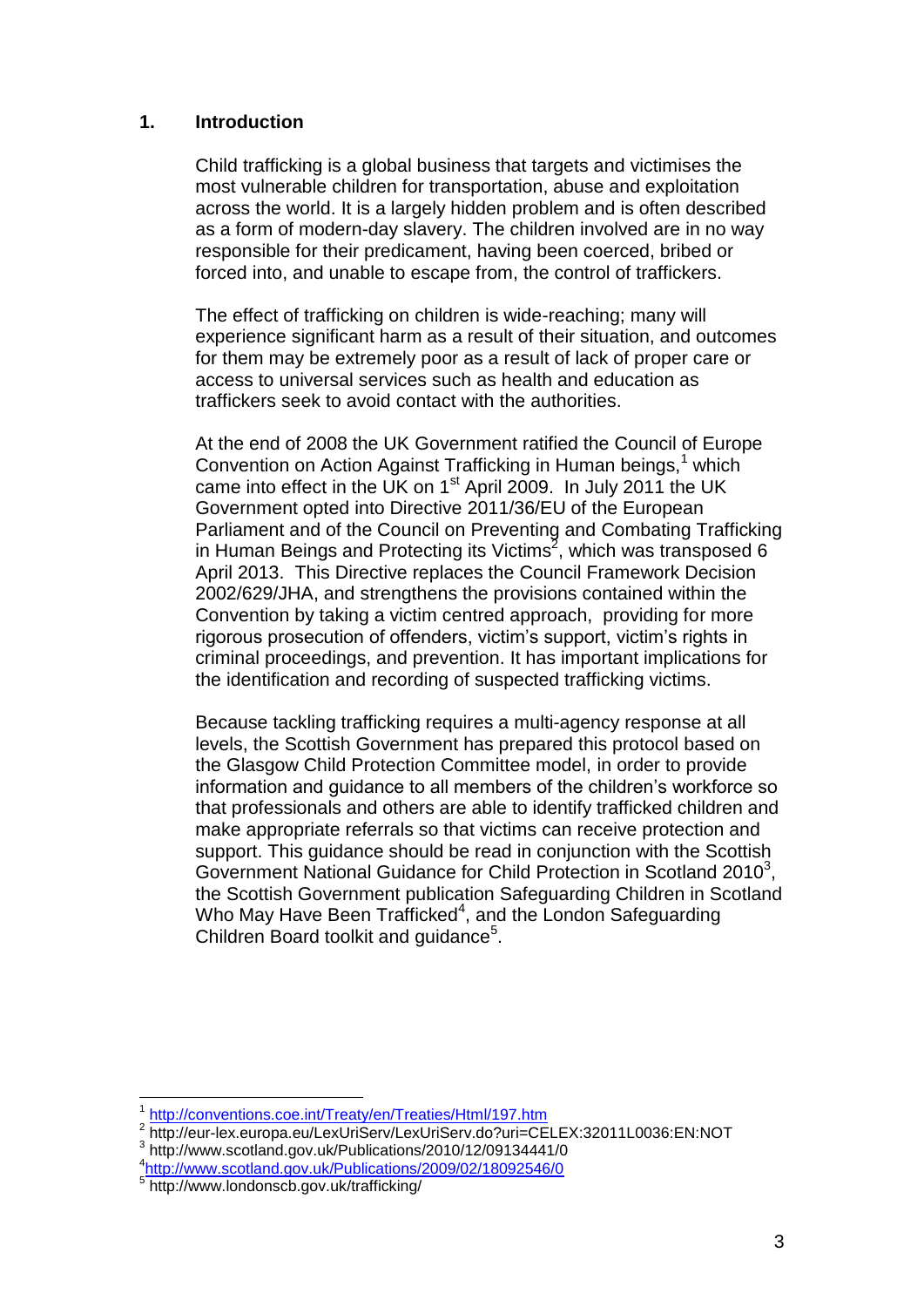#### **2. Scope and Purpose of Guidance**

For the purposes of this guidance, a "child" is a person under the age of 18 as defined by the Palermo Protocol to Prevent, Suppress and Punish Trafficking in Persons, Especially Women and Children<sup>6</sup>, supplementing the UN Convention Against Transnational Organisational Crime and Directive 2011/36/EU..

Working with children and young people who are or have been involved in child trafficking is a complex area and presently there is very limited theoretical and conceptual understanding of the phenomenon or evidence regarding its prevalence in Scotland. The purpose of this toolkit is to present a strategic inter agency framework to respond to the need to protect children and young people who are at risk of child trafficking in the context of current available evidence and the policy initiatives.

This toolkit is designed as Scottish practice guidance to be read in conjunction with the Scottish Government **National Child Protection Guidance in Scotland** and other relevant national and international papers. **The National Child Protection Guidance remains the primary guidance document for child protection and vulnerability investigations. The identification, or not, of child trafficking victims should not preclude or override any child protection investigations.** 

The aim of this guidance is to -

 $\overline{a}$ 

- Raise awareness of child trafficking within agencies
- Support the investigation and prosecution of those who coerce, exploit and abuse children
- Raise awareness of indicators of child trafficking
- Facilitate a consistent response and approach to children and young people involved in trafficking.
- Support and encourage staff from all agencies across Scotland to work collaboratively in developing and delivering appropriate and effective services to individual children and young people with experience of child trafficking.

<sup>6</sup> http://treaties.un.org/Pages/ViewDetails.aspx?mtdsg\_no=XVIII-12-a&chapter=18&lang=en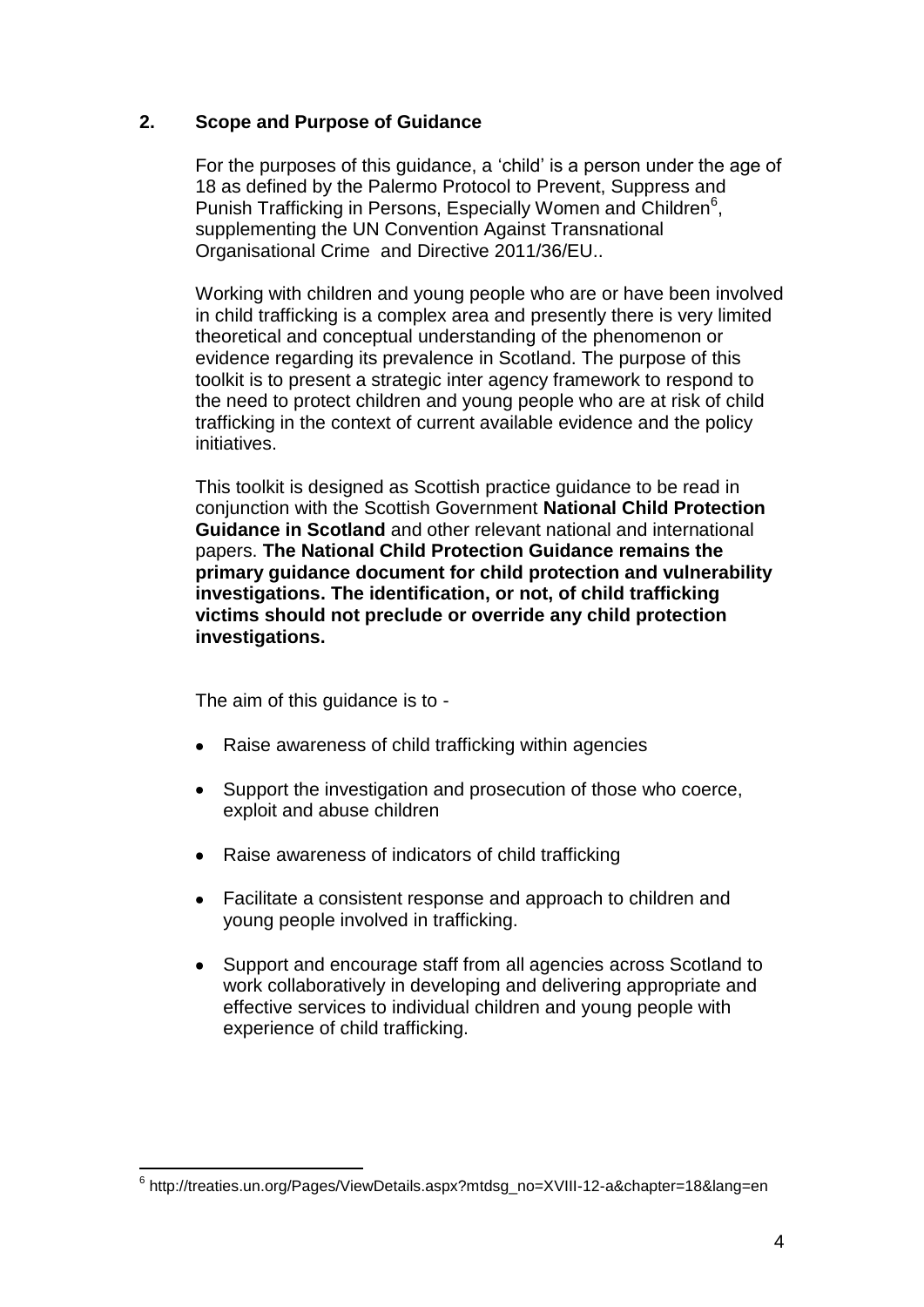#### **3. Definitions**

**Human trafficking** is a process that is a combination of three basic components:

• **Movement** - (including within the UK – referred to as **Internal trafficking**) recruitment, transportation, transfer, harbouring or receipt of persons.

• **Control** - threat, use of force, coercion, abduction, fraud, deception, abuse of power or vulnerability, or the giving of payments or benefits to a person in control of the victim

• **Purpose** – exploitation of a person, which includes prostitution and other sexual exploitation, forced labour, slavery or similar practices, and the removal of organs

An international definition for trafficking contained in article 3 of the UN Palermo Protocol to Prevent, Suppress and Punish Trafficking in Persons, Especially Women and Children, supplementing the UN Convention Against Transnational Organisational Crime has now been widely accepted across the world as the basis for identifying and working with the victims of trafficking:

- *(a)* "Trafficking of persons" shall mean the recruitment,
- transportation, transfer, harbouring or receipt of persons, by means of the threat or use of force or other forms of coercion, of abduction, of fraud, of deception of the abuse of power or of a position of vulnerability or of the giving or receiving of payments or benefits to obtain the consent of a person having control over another person, for the purpose of exploitation. Exploitation shall include, at a minimum, the exploitation of the prostitution of others or other forms of sexual exploitation, forced labour or services, slavery or practices similar to slavery, servitude or the removal of organs.
- *(b)* The consent of a victim of trafficking in persons to the intended exploitation set forth in sub-paragraph (a) of this article shall be irrelevant where any of the means set forth in sub-paragraph (a) have been used.
- *(c)* The recruitment, transportation, transfer, harbouring or receipt of a child for the purpose of exploitation shall be considered "trafficking in persons" even if this does not involve any of the means set forth in subparagraph (a) of this article
- *(d)* "Child" shall mean any person under eighteen years of age

Article 6(4) focuses on the support provided to victims of trafficking stating that:

Each state party shall take into account, in applying the provisions of this article, the age, gender and special needs of victims of trafficking in persons, in particular the special needs of children, including appropriate housing, education and care.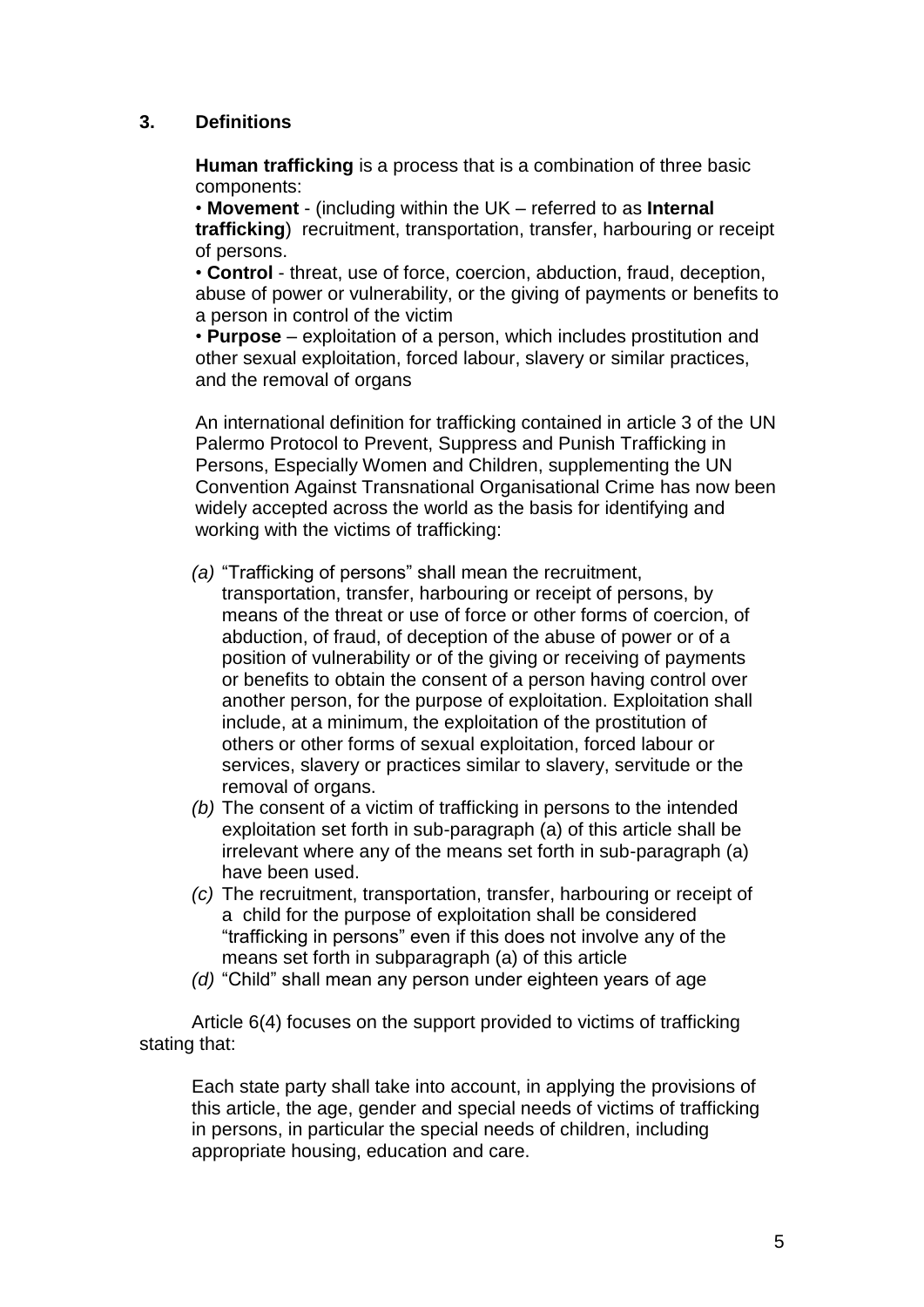The Palermo Protocol establishes children as a special case and any child found to have been moved for exploitation is considered to be a victim of trafficking, whether or not they have been deceived, or agreed to move, because it is not considered possible for children to give informed consent, as set out in paragraph 5 above. The distinction between trafficking and smuggling is also considered an important one in determining if a child has been trafficked, as smuggling is taken to mean that arrangements are consensual and that a smuggler has been paid to help people to enter the country illegally, after which there is no longer a relationship and no exploitation. However, there are concerns that in respect of child and adult victims of trafficking, and at the front line of child care and protection work, the distinction between trafficking and smuggling is often blurred – research has highlighted that some children have been abused on their journeys to Scotland after paying smugglers to get them to the UK. $<sup>7</sup>$ </sup>

The UN High Commissioner for Human Rights also recognises that trafficked children have specific needs as a consequence of age:

Children who are victims of trafficking shall be identified as such. Their best interests shall be considered paramount at all time. Child victims of trafficking shall be provided with appropriate assistance and protection. Full account shall be taken of their special vulnerabilities and needs (UNHCHR 2002, principle 10) $8$ 

#### **4. Legal Framework**

The UK is a signatory to the UN Convention Against Transnational Organised Crime, the Palermo Protocol to Prevent, Suppress and Punish Trafficking in Persons, Especially Women and Children that deals specifically with the trafficking of children, the European Convention on Action Against Trafficking in Human Beings and Directive 2011/36/EU of the European Parliament and of the Council. These international agreements provide the framework for inter-government action to tackle trafficking and are the basis of the UK"s national policy.

The Council of Europe convention contains specific provisions for children, and Human Trafficking; The Government's Strategy (2011)<sup>9</sup> has a chapter on proposals to tackle the exploitation of children. As indicated, for the purposes of provisions to meet the needs of trafficking victims a child is defined as any person under the age of 18 years.

 7 [http://withscotland.org/resources/child-trafficking-in-glasgow-report-of-a-social-work-case](http://withscotland.org/resources/child-trafficking-in-glasgow-report-of-a-social-work-case-file-analysis-of-unaccompanied-asylum-seeking-children)[file-analysis-of-unaccompanied-asylum-seeking-children](http://withscotland.org/resources/child-trafficking-in-glasgow-report-of-a-social-work-case-file-analysis-of-unaccompanied-asylum-seeking-children)

<sup>&</sup>lt;sup>8</sup> UNHCHR (2002) Recommended Principles and guidelines on Human Rights and Human **Trafficking** 

[http://www.unhchr.ch/huridocda/huridoca.nsf/e06a5300f90fa0238025668700518ca4/caf3deb](http://www.unhchr.ch/huridocda/huridoca.nsf/e06a5300f90fa0238025668700518ca4/caf3deb2b05d4f35c1256bf30051a003/$FILE/N0240168.pdf) [2b05d4f35c1256bf30051a003/\\$FILE/N0240168.pdf](http://www.unhchr.ch/huridocda/huridoca.nsf/e06a5300f90fa0238025668700518ca4/caf3deb2b05d4f35c1256bf30051a003/$FILE/N0240168.pdf)  9

[http://www.coe.int/t/dg2/trafficking/campaign/Docs/Convntn/default\\_en.asp](http://www.coe.int/t/dg2/trafficking/campaign/Docs/Convntn/default_en.asp) 

<http://www.homeoffice.gov.uk/publications/crime/human-trafficking-strategy?view=Binary>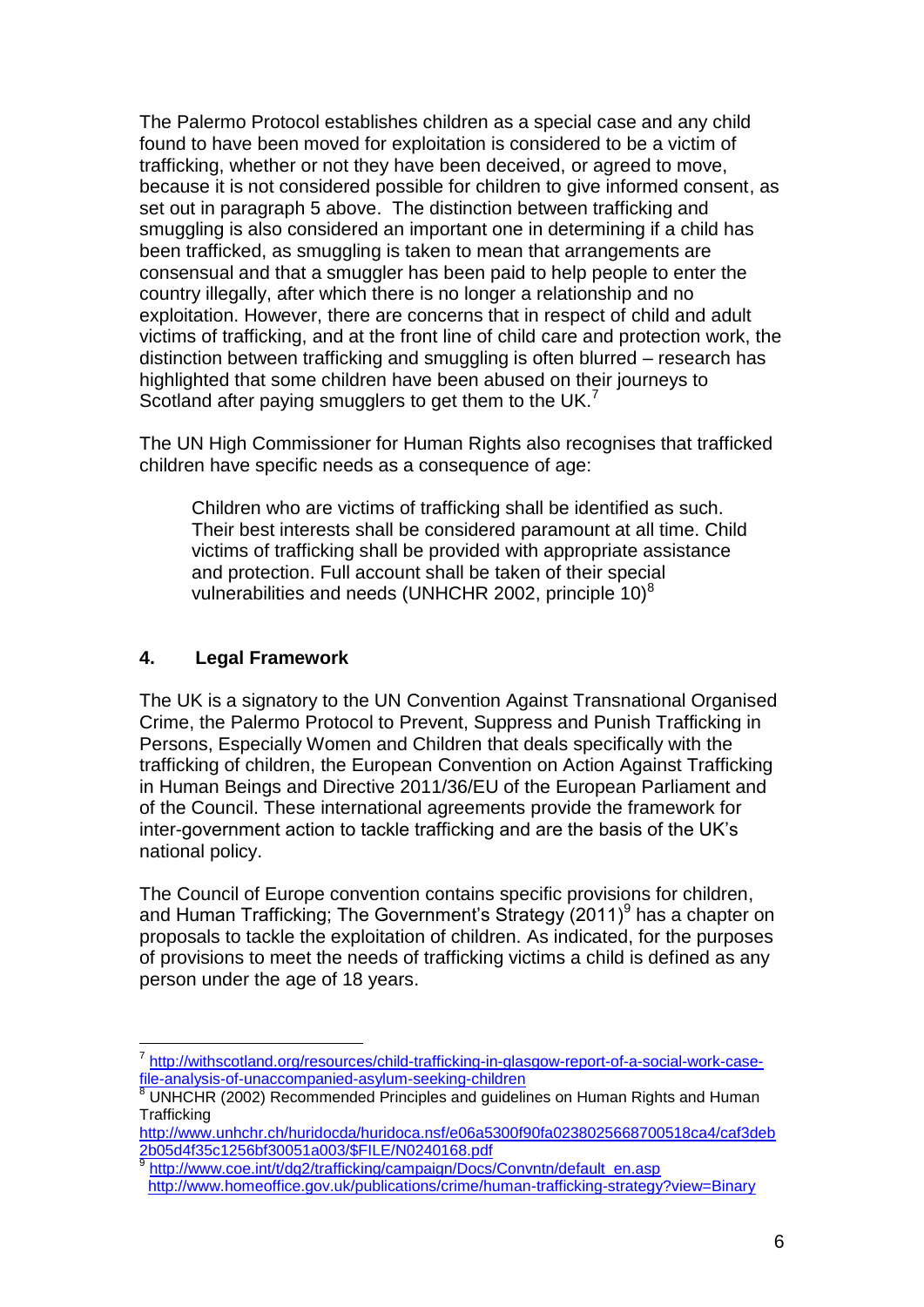UK legislation and policy makes it clear that trafficking is both a crime and a violation of human rights, and the strategy focuses both on the disruption and reduction of trafficking and providing support for adult and child victims. The focus for national and international developments is prevention, protection and prosecution. The UK strategy proposes a comprehensive approach to tackling trafficking:

- commitment to improving victim care arrangements  $\bullet$
- focuses on disrupting trafficking networks before they reach the UK
- establishes a basis for smarter multi-agency action at the border
- aims to improve coordination of our law enforcement efforts in the UK  $\bullet$
- seeks to strengthen intelligence-gathering and -sharing through the new National Crime Agency
- places emphasis on raising awareness of child trafficking and ensuring  $\bullet$ child victims are safeguarded and protected from re-trafficking

Delivery of the strategy is a multi-agency concern between central and local government, law enforcement agencies and voluntary and community groups. Child Protection Committees in Scotland are responsible for co-ordinating services and responses in terms of child trafficking victims at a local level. The UK strategy recognises that children who have been trafficked are particularly vulnerable and will have very specific needs, and that their care, protection and support will be crucial in enabling them to recover from their experiences and return to a normal life. All trafficked children are entitled to the same level of care and protection and to have their welfare safeguarded and promoted as those normally resident in the UK, regardless of their immigration status.

## **5. Recognising and identifying trafficked children**

 $\overline{a}$ 

The Council of Europe Convention on Action Against Trafficking in Human Beings ensures that each signatory country has mechanisms in place – The National Referral Mechanism (NRM) – for identifying and recording cases of child trafficking. This formal procedure for assessing and recording all trafficking cases, including children, became operational on 1 April 2009. From this date new arrangements came into force to allow all cases of human trafficking to be referred by frontline agencies for assessment by designated Competent Authorities. In the UK the competent authorities are a central UK Human Trafficking Centre (UKHTC) and the UK Immigration and Visas (formerly UKBA) for cases of immigration and asylum.

Glasgow was a pilot area for the assessment framework that accompanied the NRM referral to the competent authority. While difficulties were identified with the NRM and the assessment framework, recommendations were made for improvements.<sup>10</sup> A referral to the NRM does not require a criminal level of "evidence" as a reasonable grounds decision by the Competent Authority can

<sup>&</sup>lt;sup>10</sup> Arocha L (2010) Wrong Kind of Victim London, Anti-Trafficking Monitoring Group [http://www.antislavery.org/includes/documents/cm\\_docs/2010/f/full\\_report.pdf](http://www.antislavery.org/includes/documents/cm_docs/2010/f/full_report.pdf) ; Fairfax K & Rigby P (2011) Final Monitoring Report: Local Authority Pilots of the London Safeguarding Trafficked Children Guidance and Toolkit London Safeguarding Children Board <http://www.londonscb.gov.uk/trafficking>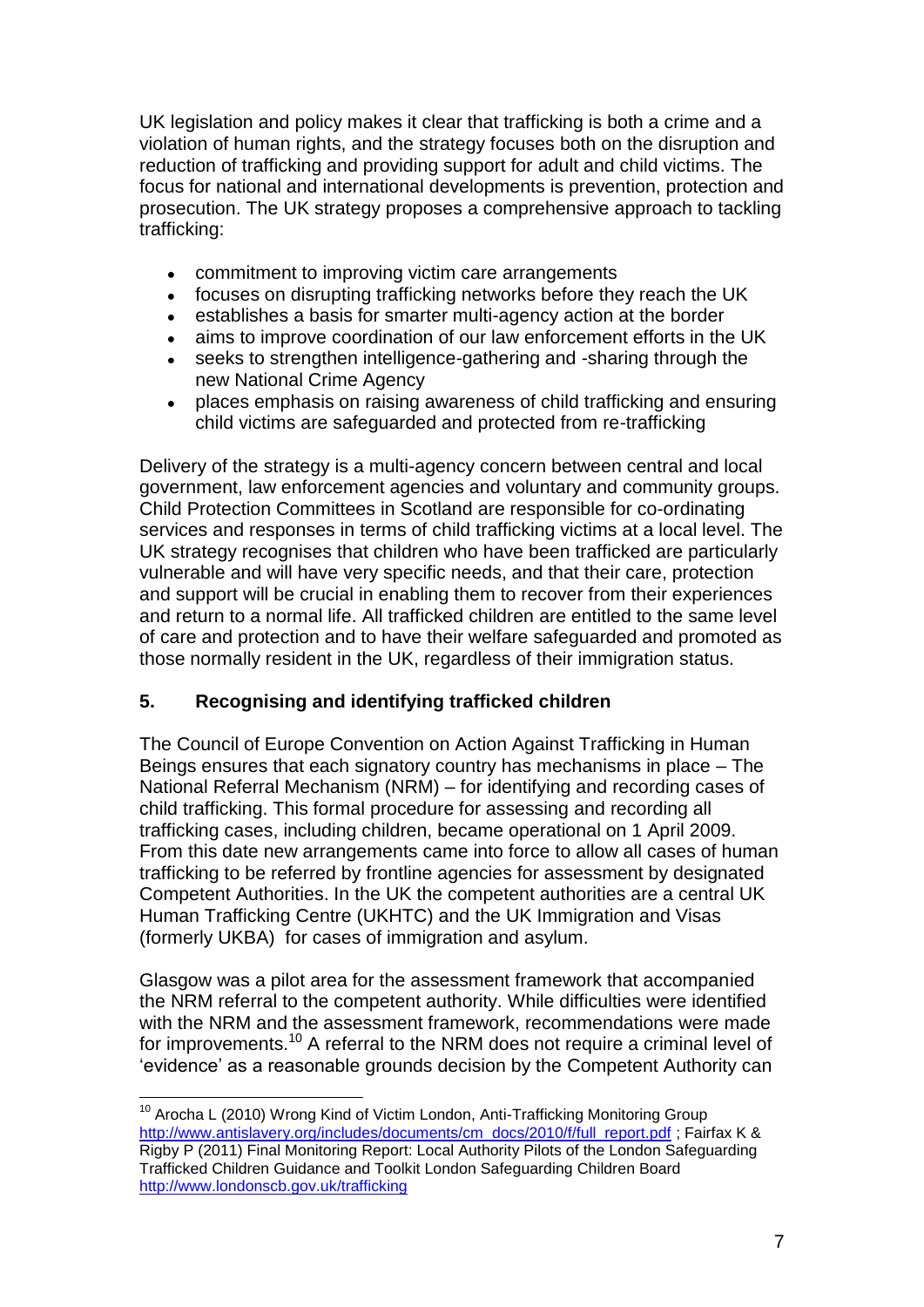be made where there are suspicions and reasonable grounds to believe that a child has been trafficked. A conclusive decision is made when it is believed that on the 'balance of probabilities' a child has been trafficked.

One recommendation from the Local Safeguarding Children"s Board (LSBC) report centred around the need for a more accessible assessment framework form, and for a trafficking assessment to be incorporated into the Integrated Assessment Framework. Glasgow Child Protection Committee responded by designing a Child Trafficking Assessment (CTA), focussing purely on trafficking concerns – this is the new form incorporated into thistoolkit under Appendix B.

The CTA should be completed by social work / police for all suspected child trafficking victims, in conjunction with the UK Immigration and Visas (formerly UKBA) where asylum / immigration issues are also apparent.

As child trafficking is child abuse, social workers are responsible for coordinating the completion of the CTA and a NRM referral report where appropriate, in conjunction with the police, and incorporating information from a partner agencies.<sup>11</sup> These actions should run parallel to local child protection procedures.

#### **6. Referring children**

 $\overline{a}$ 

Whenever an agency or professional have concerns that a child they are in contact with is, or may have been, trafficked they should initially consult the indicator matrix and / or contact social work or the police, (see Appendix C). Where their initial assessment indicates there are grounds to believe the child may have been trafficked, the actions noted below should be followed.

Agencies and individuals should bear in mind that it is essential to take timely and decisive action where child trafficking is suspected because of the risk of the child being moved.

Often agencies would be expected to obtain the consent of the child"s parent or carer regarding any referral. However, in cases where the child may be trafficked, it is possible that their carer is involved in the trafficking or exploitation and seeking their consent could put the child at further risk or lead to their being moved elsewhere.

It is therefore recommended that unless there is clear evidence that seeking consent would in no way harm the child, referring agencies should not seek the carer"s consent or consult with parents / carers at the initial stage.

Recognising the child protection implications of trafficking, social work and police will be the lead agencies for completing the assessment and co-

<sup>&</sup>lt;sup>11</sup> Scottish Government (2009a) The Council of Europe Convention on Action against Trafficking in Human Beings: Identifying and recording cases of child trafficking: The national referral mechanism - letter to CPC Chairs 31/3/09 <http://www.scotland.gov.uk/Resource/Doc/254429/0080167.pdf>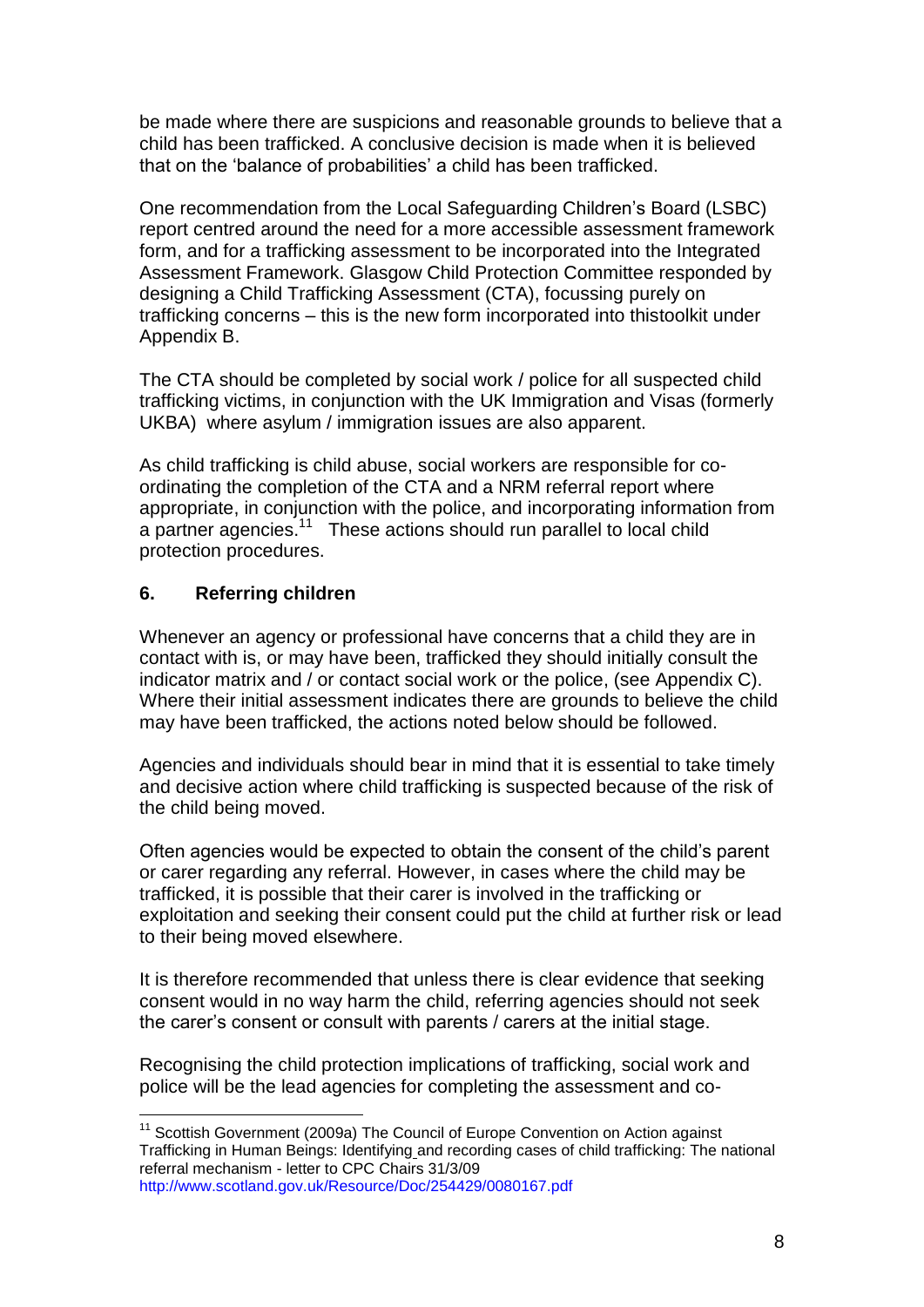ordinating all child referrals to the Competent Authority. All relevant agencies will be expected to contribute information to the assessment following their initial referral to police / social work.

While the following process has been agreed for suspected child trafficking cases the multi-agency child protection procedures remain the primary guidance for the care and protection of children.

- Where a child / young person is suspected or is known to have been trafficked the child"s safety is paramount and all necessary child protection actions and procedures should be followed to ensure they are protected.
- Agencies and / or individuals should not wait until a child discloses, agrees or perceives they have been trafficked to initiate procedures. Research to date indicates children, apart from being threatened to remain silent, often are not aware they are victims of trafficking.
- Where there are suspicions about trafficking a referral should be made, and ongoing discussion initiated with social work / police and where appropriate other relevant agencies such as health, in line with child protection guidance.
- A multi-agency child protection case discussion should be convened and in addition to usual key agencies, a member of the UK Border Agency should also be invited if there are immigration / asylum issues.
- It should be remembered that all information shared at a child protection case discussion / meeting is for the purposes of child protection. Information gathered or shared should not be used to progress immigration issues.
- A Child Trafficking Assessment (CTA) should be completed by social work / police prior to the case discussion. It is likely there may not be substantial amounts of information at this initial stage (international agencies and organisations may need to be consulted during the assessment stage).
- The case discussion should consider ongoing risks, agree broad protection actions, consider the need for a multi-agency response and refer via core group processes.
- The case discussion will also agree if the case requires to be referred to the Competent Authority through the completion of a National Referral Mechanism form.
- Referrals can be made immediately to the Competent Authority (social work or police) if it is clear that children have been trafficked, before the CTA is completed or a case discussion called. However,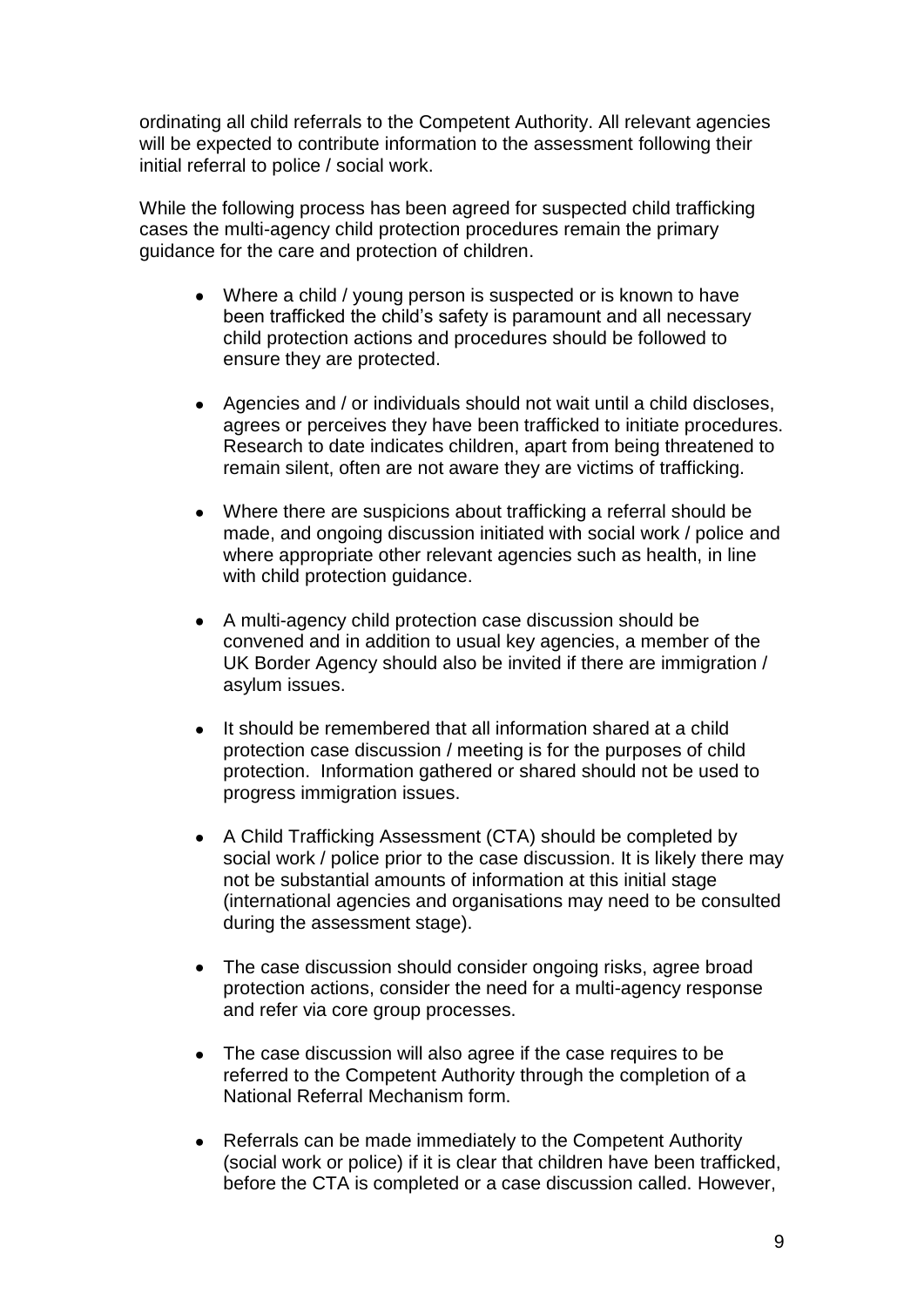in such cases it is the child protection procedures which should be paramount and any concerns should always be made to social work / police child protection.

 The Competent Authority (UK Human Trafficking Centre (UKHTC) or UK Immigration and Visas (formerly UKBA) will contact the referrer when a decision is made (see [www.soca.org.uk](http://www.soca.org.uk/) for further information). It may be that the Competent Authority requires additional information and / or further discussion before reaching a decision.

NB where children are not assessed as being trafficked by the Competent Authority there may still be child protection concerns. The possibility of trafficking should not be dismissed at this point as it may be that further information becomes apparent in the succeeding months.

 All usual child protection procedures should follow an NRM referral and the trafficking assessment should not replace a full child protection assessment, including a comprehensive assessment of a child"s needs via the IAF.

#### **6.1 Possible indicators of child trafficking (Also see appendix C)**

The attached trafficking matrix is not a validated assessment of actual, or risk of, trafficking. It is based on present best available information as to what factors in a child"s circumstances may lead to the belief a child has been trafficked. It should not replace a comprehensive child protection or IAF / GIRFEC assessment.

As the two prerequisite factors for child trafficking are movement and exploitation this matrix has been adapted following Scottish research and colour coded to aid decision-making and to inform discussions. If exploitation (red E) and movement (green M) indicators are present a child trafficking assessment (CTA) should be undertaken and a referral to the National Referral Mechanism seriously considered.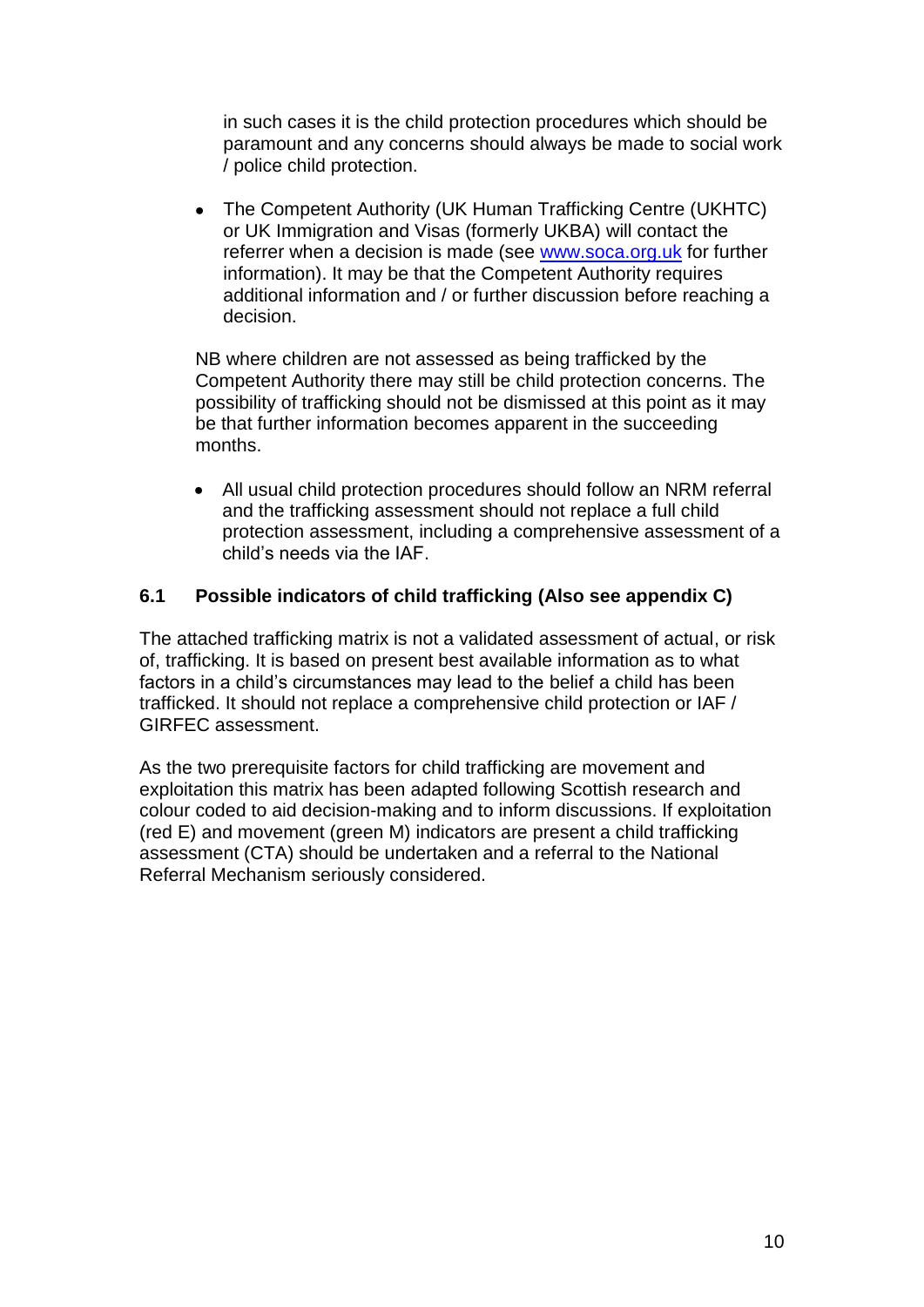The following additional indicators were also identified as those most common in children referred to the Competent Authority in Glasgow. The presence of any of these indicators should also trigger further investigation and a possible completion of a CTA, see appendix A.

- Socially isolated lack of positive, meaningful relationships in child"s life
- Psychological indications of trauma or numbing
- Exhibits self assurance, maturity and self confidence not expected in a child of such age
- Not registered with or attended a GP practice
- Not enrolled in school
- Cared for by adult/s who are not their parents and quality of relationship is not good
- Appropriate adult is not an immediate family member (parent / sibling)

The matrix is not an exhaustive list of factors and other concerns may be present. For UK national children especially movement may involve that between and within cities, between accommodation, places of abuse within a city and movement between different people.

The indicators may apply to both UK nationals and/or migrant children and to both boys and girls and should be kept in mind when working with children when making an initial assessment. They are not questions to be directly asking children at the initial stage of enquiry.

The indicators do not replace child protection investigations and the presence, or otherwise, of trafficking suspicions should not preclude the standard child protection procedures being implemented.

If you have any further questions about child trafficking, or the National Referral Mechanism, please contact:

In respect of concerns regarding suspected trafficking of adult female victims for the purposes of commercial sexual exploitation TARA can be contacted for advice on 0141 276 7724

Migrant Helpline can provide advice and assistance for adult victims of trafficking - tel 01304 203977 [www.migranthelpline.org.uk](http://www.migranthelpline.org.uk/) 

UKHTC also have a direct contact for information: 084477 82406 ask to speak to a Tactical Advisor -<http://www.soca.gov.uk/about-soca/about-the-ukhtc>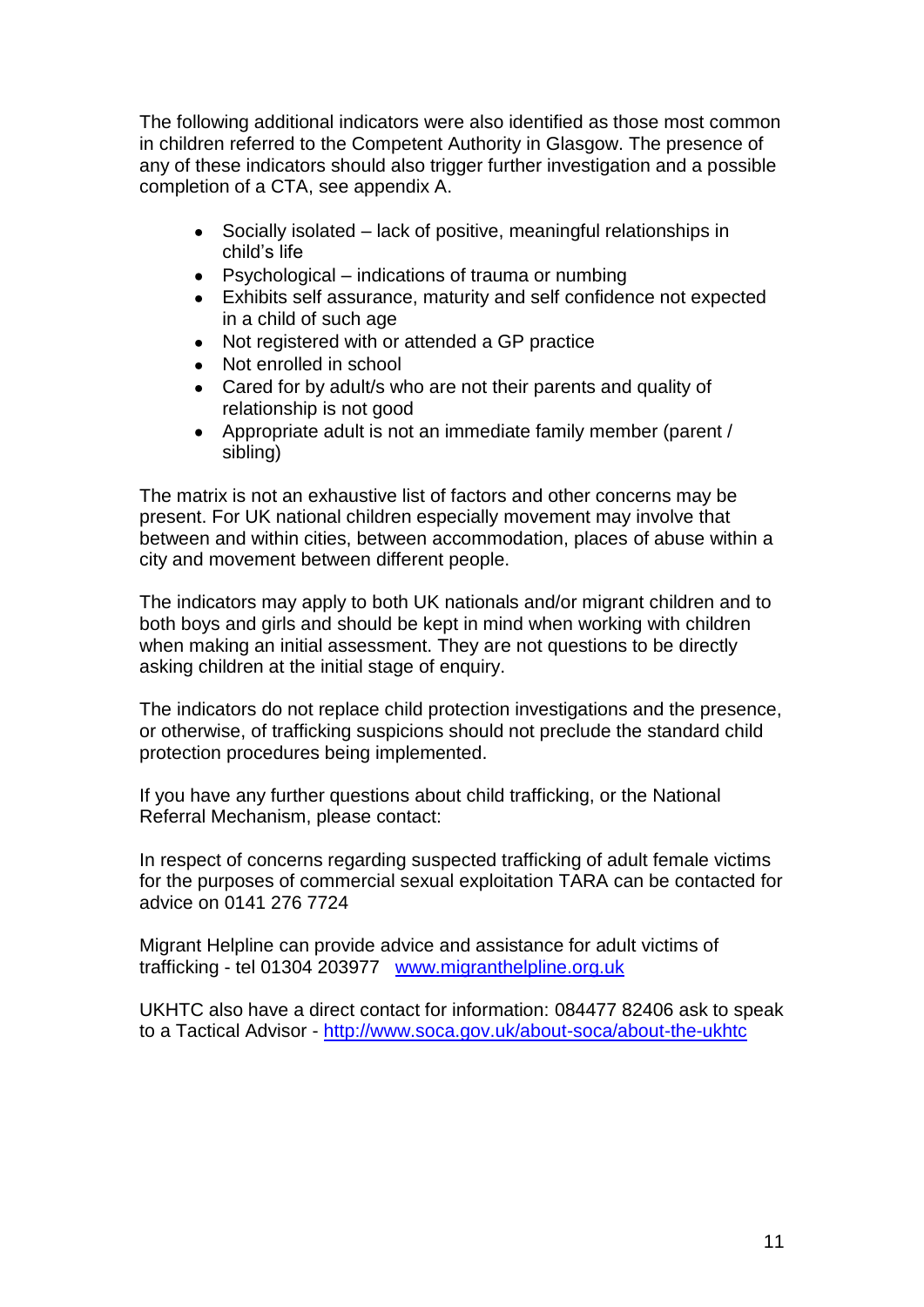#### **Research Context – a brief overview**

The illegal trading of people is a global problem, thought to be the third largest illegal trade after drugs and weapons trafficking. Globalisation has contributed to the growth of trafficking, and due to the fact humans can be re-sold it is comparatively low risk with high rewards, making it a profitable activity for traffickers.<sup>12</sup>

The US Dept of State estimates that 800,000 people are trafficked across national borders annually, nearly 50% of these being children. However, there are no clear estimates about the numbers of children trafficked around the world, the International Labour Organisation (ILO) estimate 1.2 million children are trafficked annually and UNICEF describe the numbers as enormous.<sup>13 14</sup> While in Western Europe women are the most numerous victims, globally children constitute the largest numbers.<sup>15</sup> Throughout the world children are trafficked for numerous purposes within and between countries. While exploitation varies between different parts of the world children trafficked for one type of labour are often sold into another making simple categorisation problematic.<sup>16</sup>

Children in Scotland have been identified as being exploited for:

- child labour eg cannabis farms
- debt bondage
- domestic servitude
- begging

 $\overline{a}$ 

- benefit fraud
- drug trafficking / decoys
- illegal adoptions
- forced / illegal marriage
- sexual abuse and
- sexual exploitation

Worldwide there are also documented cases of exploitation in relation to organ donations, use in sport and military conscription.

[http://www.un.org/esa/population/meetings/ittmigdev2005/P15\\_IOmelaniuk.pdf](http://www.un.org/esa/population/meetings/ittmigdev2005/P15_IOmelaniuk.pdf) 

 $12$  Omelaniuk I (2005) Trafficking in Human Beings UN expert group meeting on international migration and development

 $13$  ILO (2002) Every Child Counts: New Global Estimates on Child Labour ILO/IPEC Geneva http://www.ilo.org/ipecinfo/product/viewProduct.do?productId=742

<sup>14</sup> UNICEF (2005) Combating Child Trafficking: Handbook for Parliamentarians No 9 http://www.unicef.org/publications/files/IPU\_combattingchildtrafficking\_GB(1).pdf

<sup>&</sup>lt;sup>15</sup> UNODC (2006) Trafficking in Persons: Global Patterns United Nations Office on Drugs and Crime, accessed 26/6/08 [www.unodc.org/documents/human](http://www.unodc.org/documents/human-trafficking/HT/globalpatterns/en.pdf)[trafficking/HT/globalpatterns/en.pdf](http://www.unodc.org/documents/human-trafficking/HT/globalpatterns/en.pdf) 

<sup>16</sup> Rafferty Y (2008) 'The impact of trafficking on children: psychological and social policy perspectives" Child Development Perspectives 2(1), 13-18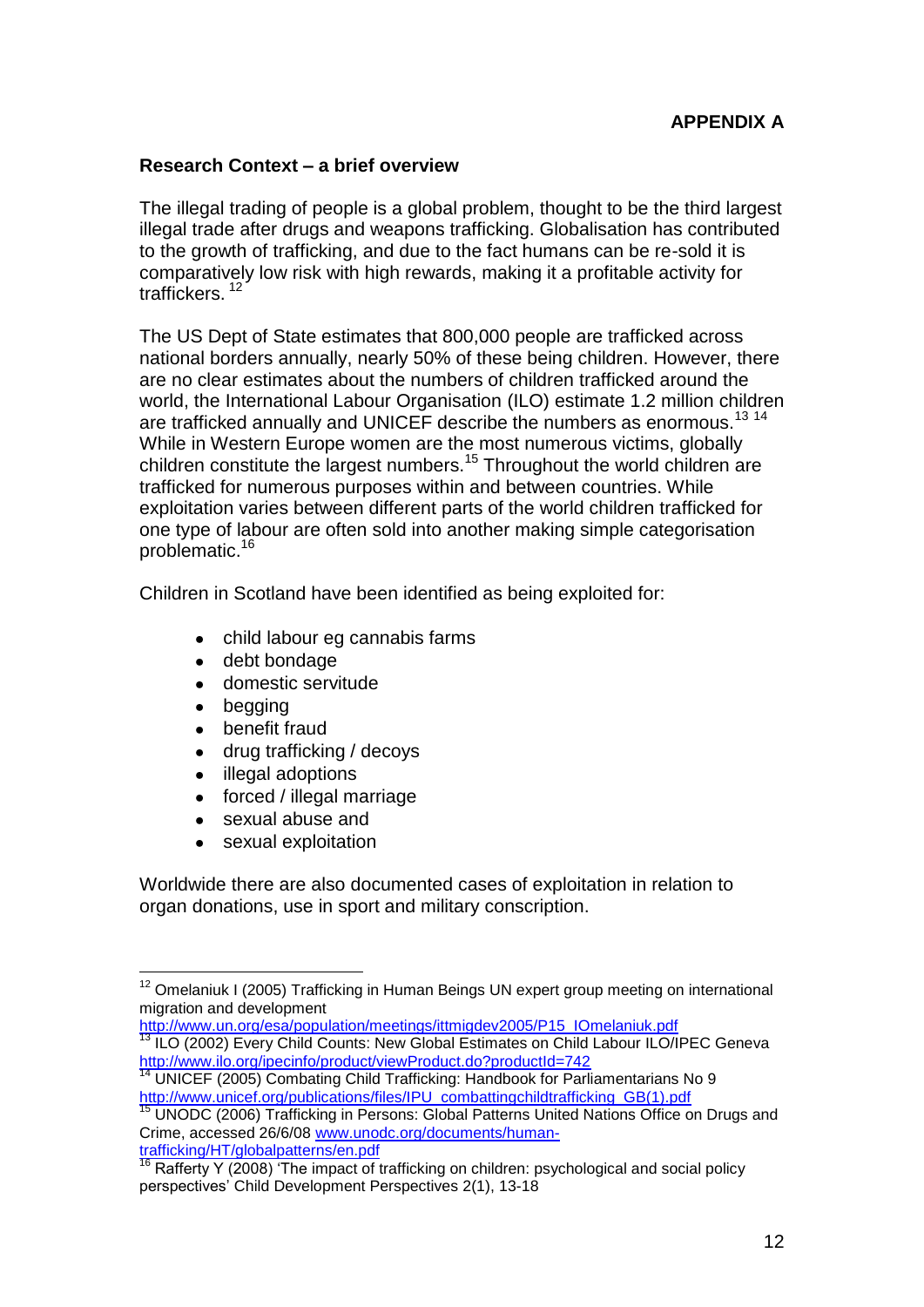#### **Child trafficking in the UK**

The United Kingdom is considered a high risk destination country for victims of human trafficking and a number of case studies and data collection exercises have documented the existence of potential child trafficking cases into and out of the country.<sup>17</sup> These studies cannot provide confirmed numbers of trafficked or at risk children, but they do begin to quantify the problem. CEOP studies in 2007 and 2009 have identified over 600 children as fitting the trafficking profile in the UK. By the end of 2010 305 children had been referred to the UK Human Trafficking Centre as suspected victims of trafficking (www.soca.org.uk).

The limited research that has been commissioned in the UK has reached some consensus that trafficking is a growing phenomena, requiring a coordinated response, involving research, intelligence, awareness raising and training on a multi-agency level. There is insufficient robust information about the prevalence of child trafficking in the UK and it is clear that knowledge and understanding remains at an early stage, especially so in Scotland.

#### **Child trafficking in Scotland**

The extent and nature of child trafficking in Scotland is largely unknown, although a report by the Children"s Commissioner in 2011 attempted to quantify the issue across the country, identifying at least 83 potential victims.<sup>18</sup> Research commissioned by the Child Protection Committee in Glasgow investigated the prevalence of child trafficking amongst the unaccompanied asylum seeking children population. This identified that nearly a quarter of unaccompanied asylum seeking children (UASC) in the city had probably been trafficked. Follow on work interviewing front line practitioners and monitoring referrals to the social work child protection team indicated that there have been nearly 100 children referred to the child protection team following concerns about trafficking. However, it remains unknown if these cases identified are the 'tip of an iceberg' or the extent of the issue.<sup>19</sup> As the Children"s Commissioner Report identified, Glasgow is not the only place in Scotland likely to be experiencing issues regarding children who have been trafficked as it is likely to affect urban as well as rural areas across Scotland.

[http://www.ceop.gov.uk/downloads/documents/child\\_trafficking\\_report0607.pdf](http://www.ceop.gov.uk/downloads/documents/child_trafficking_report0607.pdf)  CEOP (2009) Strategic Threat Assessment Child Trafficking in the UK, London, Child Exploitation and Online Protection

[www.ceop.gov.uk/downloads/documents/child\\_trafficking\\_report0409.pdf](http://www.ceop.gov.uk/downloads/documents/child_trafficking_report0409.pdf)

Child Traffickers?<http://www.sccyp.org.uk/Infoforadults/childtrafficking>

 $\overline{a}$ <sup>17</sup> CEOP (2007) A Scoping Project on Child Trafficking in the UK London, Child Exploitation and Online Protection

ECPAT – (2007) Missing Out: A Study of Child Trafficking in the North-West, North-East and West Midlands London, End Child Prostitution, Child Pornography and Trafficking of Children <sup>18</sup> Scotland"s Commissioner for Children and Young People (2011) Scotland: A Safe place for

<sup>&</sup>lt;sup>3</sup> Rigby P (2010) Child Trafficking in Glasgow: The Views of Professionals http://withscotland.org/resources/child-trafficking-in-glasgow-the-views-of-professionals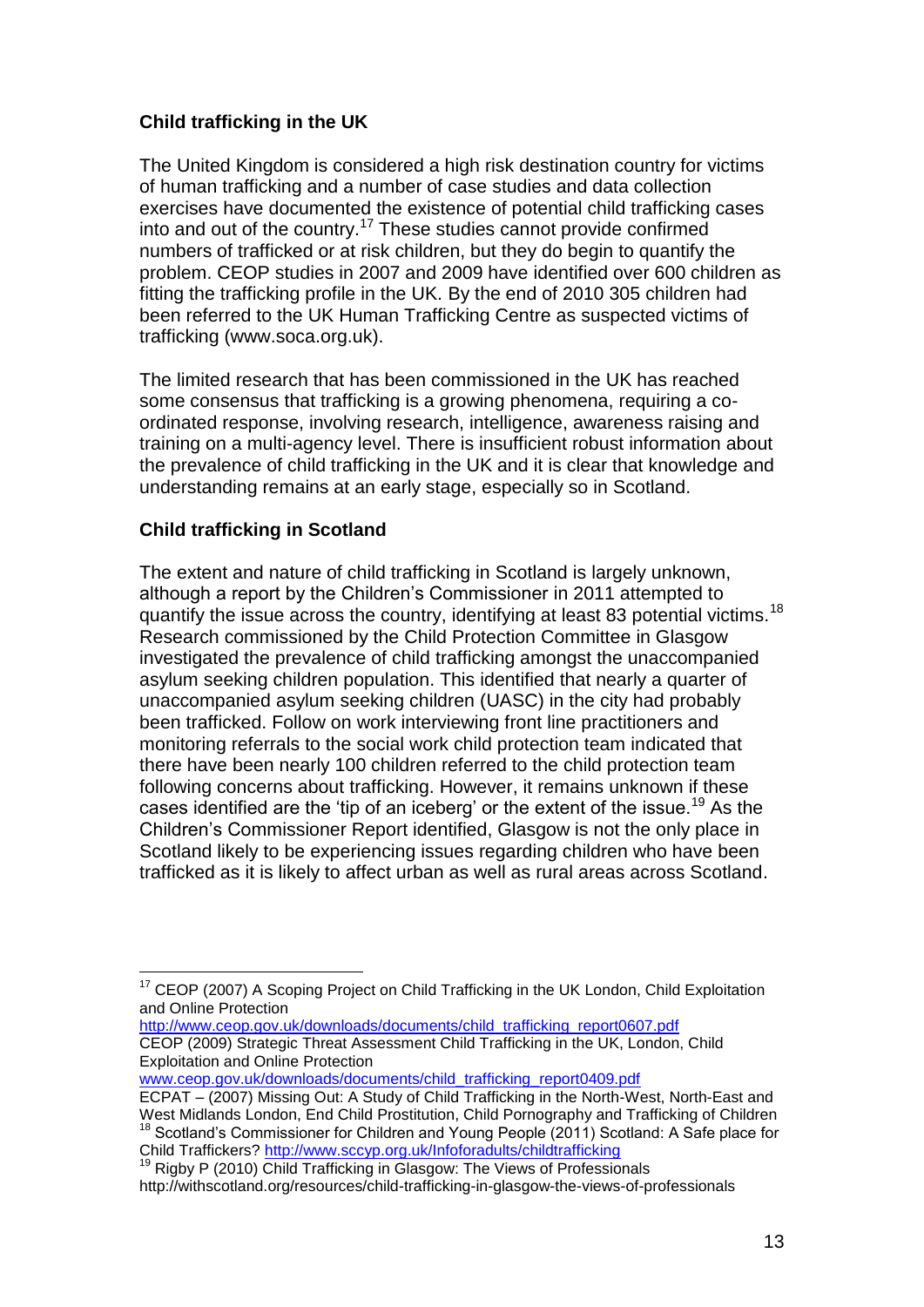## **CHILD TRAFFICKING ASSESSMENT (CTA)**

| Child's surname:                                                     | Known as:           | Forenames:                                                                                                |
|----------------------------------------------------------------------|---------------------|-----------------------------------------------------------------------------------------------------------|
|                                                                      |                     |                                                                                                           |
| Date of birth                                                        | Place of birth      | Nationality                                                                                               |
|                                                                      |                     |                                                                                                           |
| Ethnicity                                                            | Language            | Religion                                                                                                  |
|                                                                      |                     |                                                                                                           |
| Carefirst no                                                         | Home Office no      | ID docs                                                                                                   |
|                                                                      |                     |                                                                                                           |
| Home address:                                                        |                     | Current address:                                                                                          |
|                                                                      |                     |                                                                                                           |
|                                                                      |                     |                                                                                                           |
|                                                                      |                     |                                                                                                           |
|                                                                      |                     |                                                                                                           |
| Family / household members:                                          |                     |                                                                                                           |
| Name:                                                                | Relationship:       | Address:                                                                                                  |
|                                                                      |                     |                                                                                                           |
|                                                                      |                     |                                                                                                           |
|                                                                      |                     |                                                                                                           |
| Legal / asylum status:<br>Legal status(looked after etc & previous): |                     | Asylum status:                                                                                            |
|                                                                      |                     |                                                                                                           |
|                                                                      |                     |                                                                                                           |
| Agencies involved & contact details:                                 |                     |                                                                                                           |
|                                                                      |                     |                                                                                                           |
|                                                                      |                     |                                                                                                           |
| Referrer                                                             | Date                | Agency                                                                                                    |
| Report writer                                                        |                     | / Team                                                                                                    |
|                                                                      |                     |                                                                                                           |
| Social work / police use only                                        |                     | If not contacting centre child protection team                                                            |
|                                                                      |                     | and anti trafficking unit or referring to NRM<br>please explain why                                       |
| Social work CP team                                                  | NRM referral & date |                                                                                                           |
| contacted                                                            |                     |                                                                                                           |
| Police vice<br>&<br>anti                                             |                     |                                                                                                           |
| trafficking<br>unit<br>contacted                                     |                     |                                                                                                           |
|                                                                      |                     | All concerns about child trafficking should be discussed with the child protection team and vice and anti |
|                                                                      | trafficking unit.   |                                                                                                           |
|                                                                      |                     | A copy of this assessment should be forwarded to them.                                                    |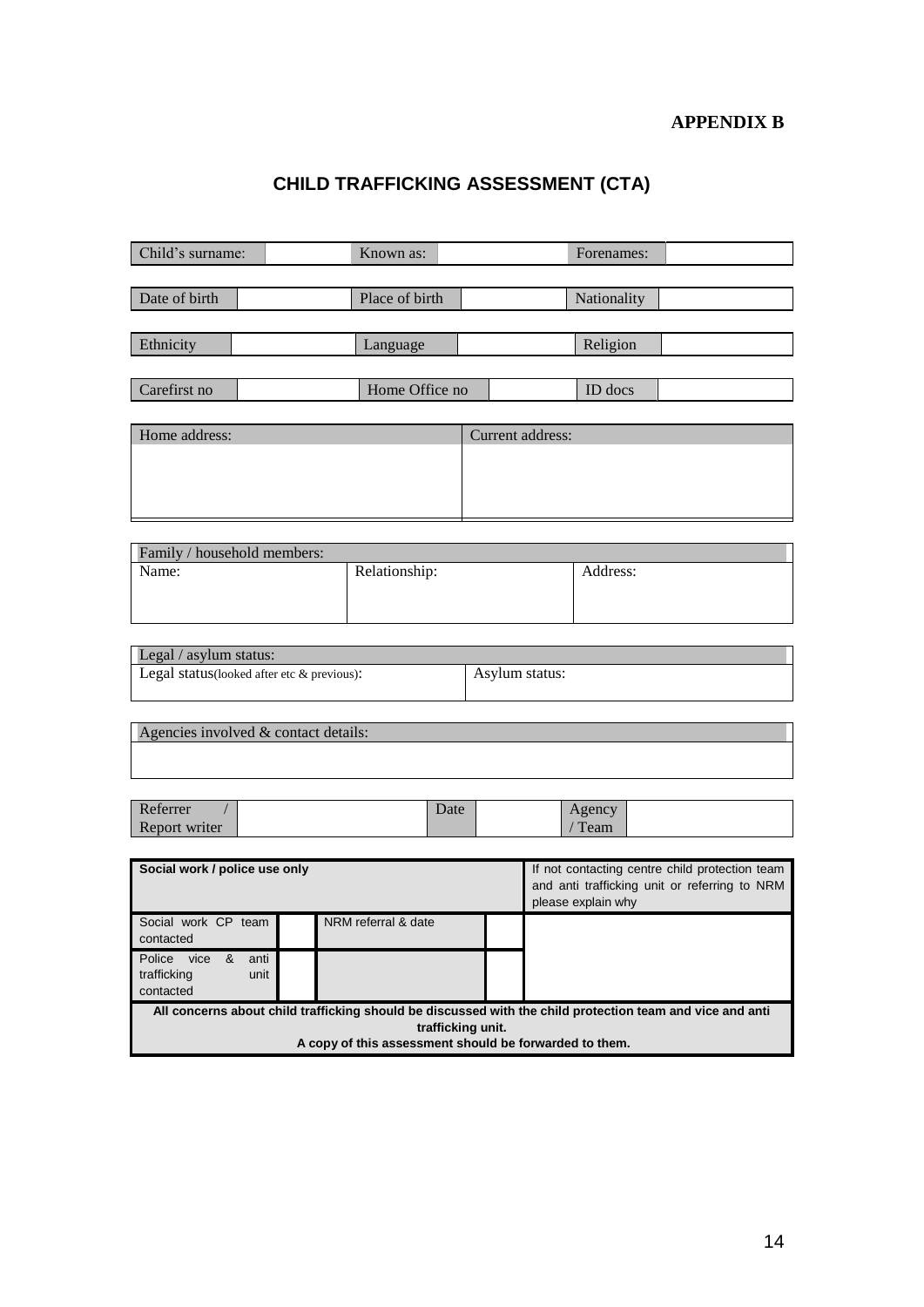*Note: each section should encompass the views and accounts of all agencies with relevant information. Please make it clear where you obtained the evidence / information* 

**1.Brief background details** ( give a pen picture of the young person within their family / country of origin context)

2. Movement (within countries; across borders; across UK; across city; across accommodation. Include details of how travelled; timescales; time at locations etc; entry into trafficking process;– eg sold; passage bought; abducted; escape; present accommodation)

**3. Exploitation / abuse** (detail evidence and / or suspicions; types of exploitation; locations; length of exploitation; freedom of movement)

**4. Trafficker** (description; relatives; gender; title; job; names; relationship to child; still in contact etc)

#### **5.Means of control**

(how has trafficker controlled child; threats (to child & family); grooming; violence, voodoo, oaths, captivity, debt)

#### **6. Additional risk factors**

(likely to be identified from indicator matrix; may include health; other contacts)

**7. Agency contact / actions taken** (police; social work; UK Immigration and Visas (formerly UKBA); voluntary; overseas; health)

8. Views of young person (if appropriate)

**9.Analysis / Assessment of Needs and Risks in relation to trafficking**  (inc analysis of why believe trafficked / not; present safety; future risk of trafficking)

10 Conclusion & recommendation *(VYP/not & reasons, action plan, identify specific outcomes; by whom)*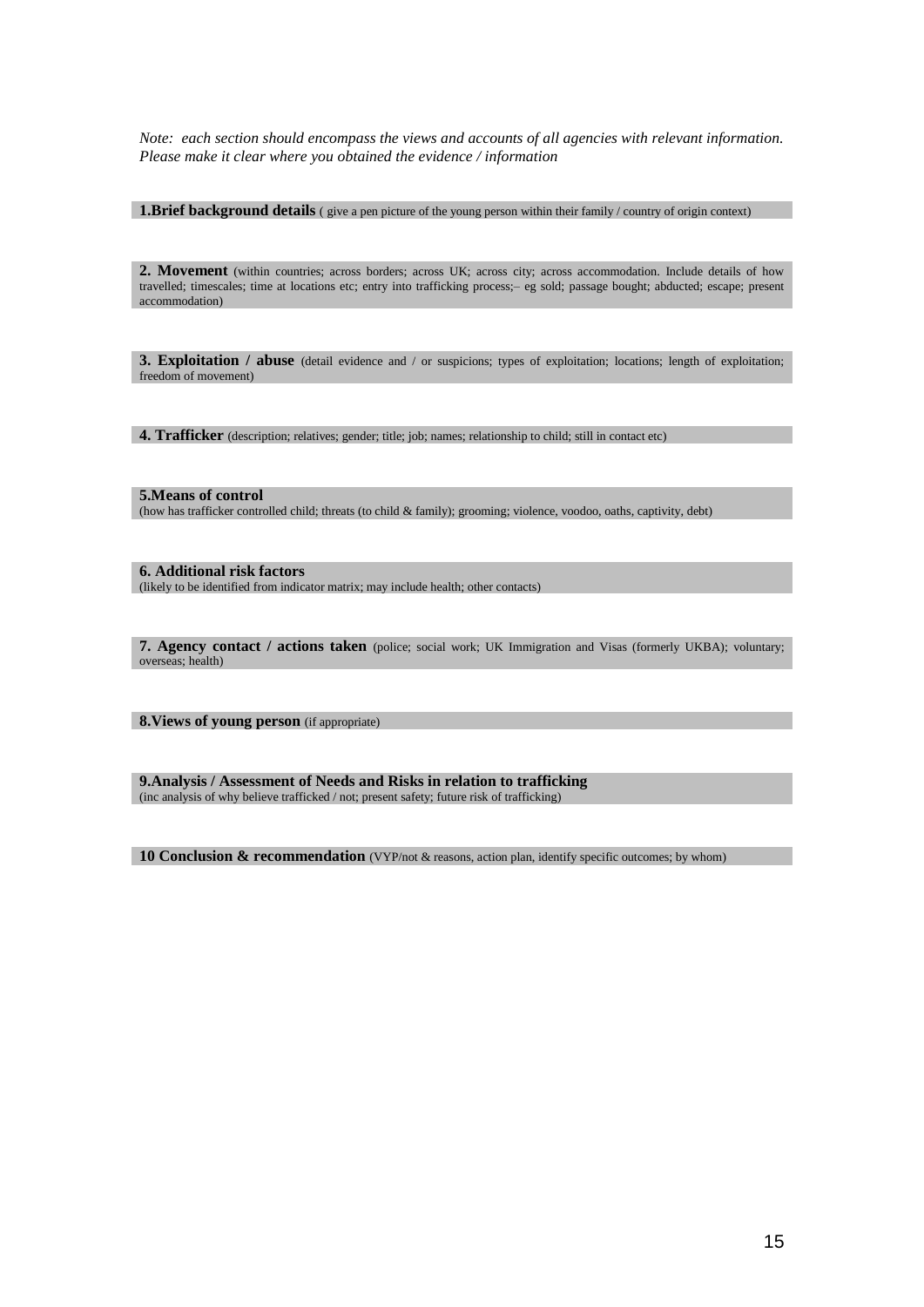#### **GUIDANCE NOTES FOR COMPLETION**

**If there are immediate child protection concerns this referral / assessment form is not a substitute for following child protection procedures.** 

#### **CHILD TRAFFICKING ASSESSMENT**

This form should be completed by social workers and police in conjunction with the child protection team and vice and anti-trafficking unit.

The Child Trafficking Assessment is designed to assess potential victims of trafficking and / or future risk of trafficking. It is not a substitute for a comprehensive assessment of risk and needs in terms of a holistic GIRFEC assessment – such an assessment should be completed as per child protection procedures and guidelines. The assessments should complement and inform each other. If initial concerns are about trafficking it is likely that the CTA is completed first; if other child assessment are being undertaken and suspicions about trafficking become apparent the CTA should be completed in conjunction with them to focus on trafficking specific concerns.

#### *When the assessment is completed sections 1 to 10 can be copied into section G of the NRM form as evidence if a referral is being made to UKHTC.*

It is likely the CTA will be informed by the use of the indicator matrix for trafficking - the matrix is not an exhaustive list of indicators, *or an assessment* of future risk. Other factors may also be present that are not included on the matrix  $-$  eg for internal trafficking movement may be between cities and accommodation rather than countries.

*If there are indications, or intent, of movement (section 2) and exploitation / abuse (section 3) – the minimum requirements for child trafficking – a referral should be made to the National Referral Mechanism following CPC guidelines.*

The presence of other indicators may also be sufficient for a referral to the NRM (please discuss with child protection team or trafficking unit).

*In completing the assessment remember that background information may be available from agencies and organisations outside the UK – eg NGOs working in country of origin; country of origin embassies; social services in countries of origin.* 

#### **1. Background details**

Include social / economic circumstances of the family; why child left the family; continued contact with family; any previous work / employment;

#### **2. Movement**

 $\bullet$ Trafficking can occur at any stage throughout a child's journey; it is not limited to the final destination.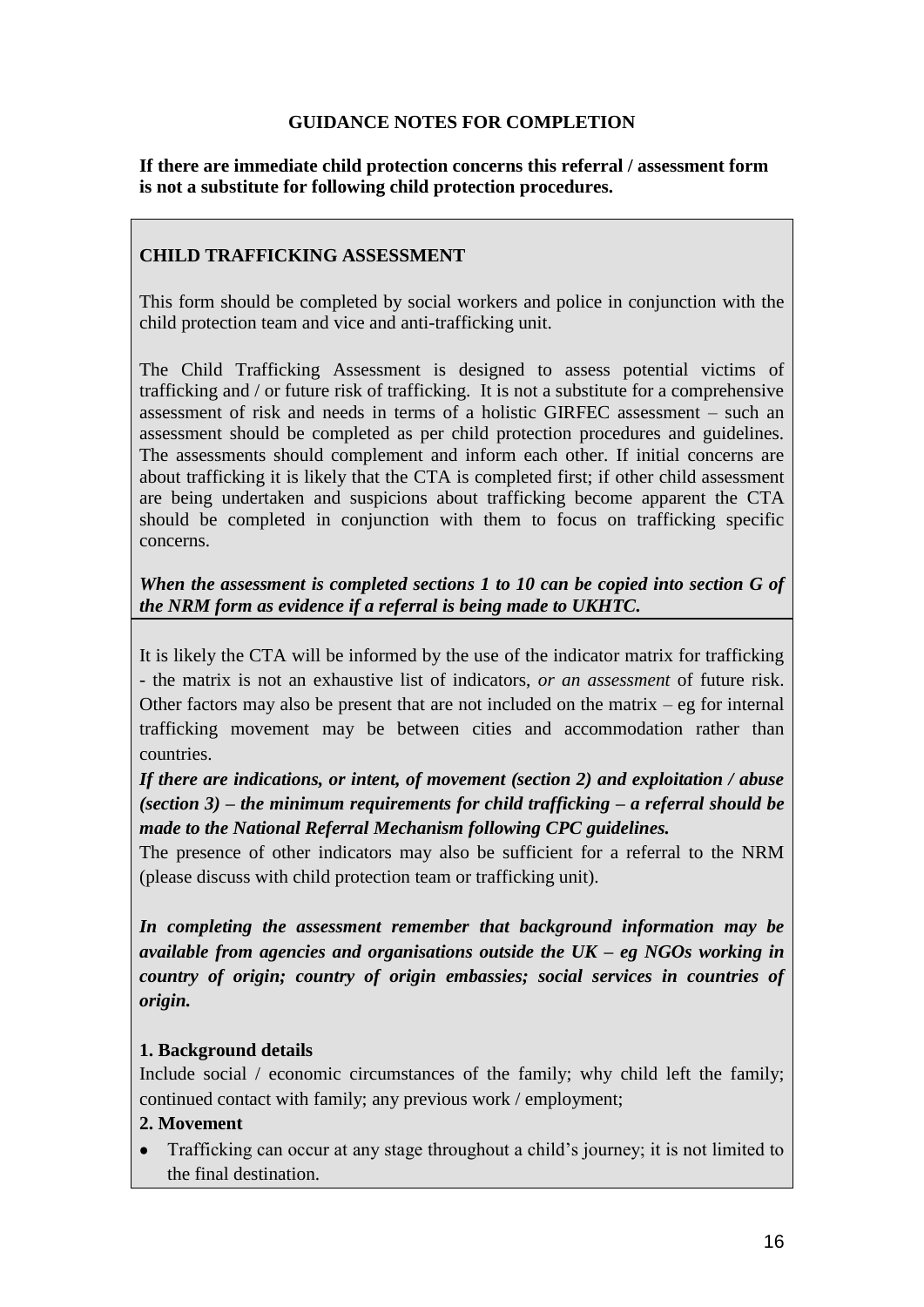- UK nationals are also vulnerable to internal trafficking (movement between and within cities and between people) and may also be trafficked out of UK
- A child may be trafficked through legitimate routes and with legal documents, in addition to covert routes with no documents
- Child may arrive alone or accompanied.
- Once trafficked may be at increased risk for future trafficking
- Are child movements restricted and / or accommodation locked?

#### **3. Exploitation / abuse**

What is the nature of the exploitation? Where did it occur? Is it ongoing?

- Trafficking is a process, not a single event.
- Trafficked children may be forced into criminal activity.

## **4. Trafficker(s)**

- Children may remain in contact with the trafficker or the person who brought them into the country.
- Contact may be lost only to be recommenced days / months / years later.
- Children may describe the trafficker as a 'friend' 'boy/girl friend'.
- Who are the people involved in a child's life

## **5. Means of control**

- Children may be physically threatened
- Children may be controlled psychologically
- Consider threats to family
- Trafficked children may be groomed

#### **6. Other risk factors**

- Consider factors that may be concerning, but on their own not indicative / evidence of trafficking
- There are no validated risk assessments for child trafficking
- Children may move in and out of trafficking situations

#### **7. Agency involvement**

Agencies may have been previously involved and not identified trafficking as an issue

#### **8. Views of young person**

- Children do not usually say they have been trafficked.
- Children may deny any exploitation / abuse
- Children may not consider their experiences exploitative

## **9-10. Analysis and conclusions**

Trafficking is an extremely complex area of child protection and any analysis and conclusions will be subject to change.

*NB Trafficking and its assessment is not a static process - due to the nature of child trafficking it is likely that much of the required information may not be initially available, or sketchy; it is important that the assessment is regularly updated.*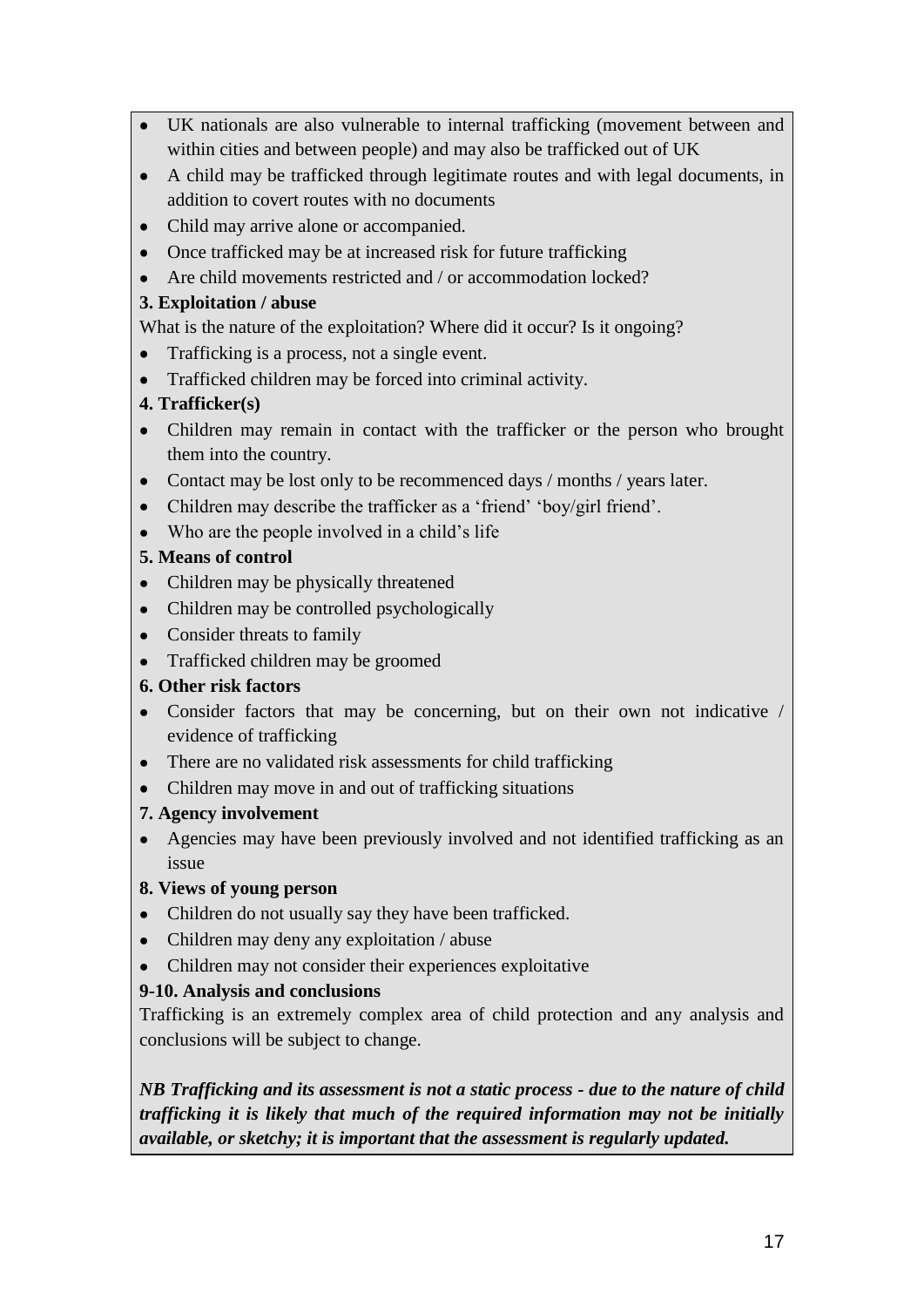#### **NATIONAL REFERRAL MECHANISM FOR CHILD VICTIMS OF TRAFFICKING REPORT TO COMPETENT AUTHORITY FOR DECISION**

#### **When completed, please e-mail this form and matrix of indicators to UKHTC:**

| <b>Section A - Personal Details</b>                                                       |  |
|-------------------------------------------------------------------------------------------|--|
|                                                                                           |  |
|                                                                                           |  |
| D.O.B (if known): // Age (approx. if not known):  Sex:  Place of birth:                   |  |
|                                                                                           |  |
|                                                                                           |  |
| Competent Authority referred to: UK Border Agency / UK Human Trafficking Centre           |  |
|                                                                                           |  |
|                                                                                           |  |
|                                                                                           |  |
|                                                                                           |  |
|                                                                                           |  |
| Section B - Contact details of person making referral                                     |  |
|                                                                                           |  |
|                                                                                           |  |
| Organisation and Local Authority area:                                                    |  |
|                                                                                           |  |
|                                                                                           |  |
|                                                                                           |  |
|                                                                                           |  |
|                                                                                           |  |
|                                                                                           |  |
| Date encountered (if relevant) or date of first agency contact:                           |  |
| Address encountered or place of first contact with your agency (if different from above): |  |
|                                                                                           |  |
|                                                                                           |  |
|                                                                                           |  |
|                                                                                           |  |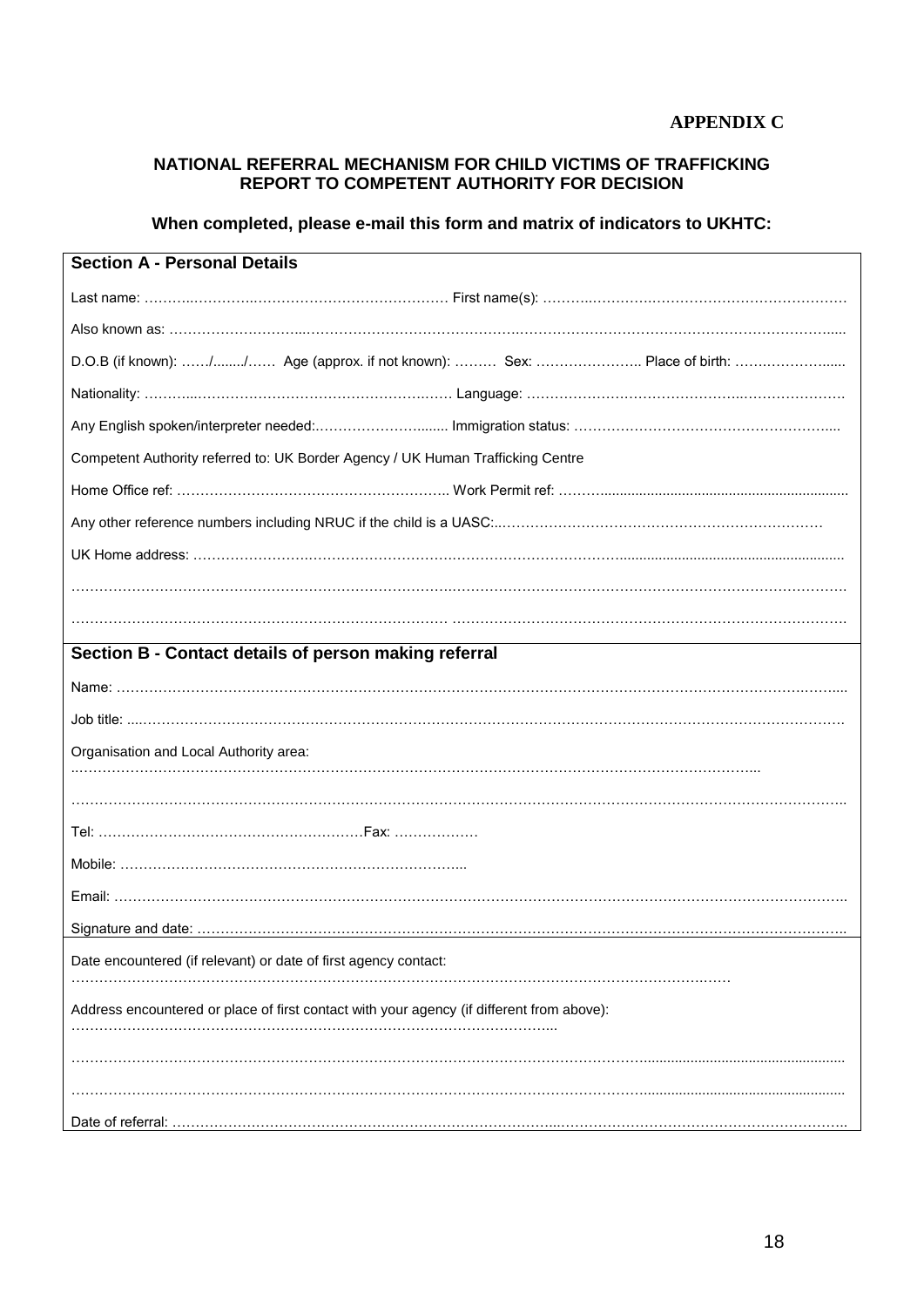#### **APPENDIX C**

#### Indicator matrix for child trafficking

| Exploitation                                                                    | Exploitation                                                                                                                           |          | S |
|---------------------------------------------------------------------------------|----------------------------------------------------------------------------------------------------------------------------------------|----------|---|
| Claims to have been exploited through sexual exploitation, criminality, labour  | Required to earn a minimum amount o                                                                                                    |          |   |
| exploitation, domestic servitude, forced marriage, illegal adoption, and drug   | E<br>f money every day                                                                                                                 |          |   |
| E<br>dealing by another person.                                                 | Involved in criminality highlighting involvement of adults (e.g.                                                                       |          |   |
| Physical symptoms of exploitative abuse (sexual, physical etc)<br>E             | recovered from cannabis farm / factory, street crime, petty theft, pick                                                                |          |   |
| E<br>Underage marriage                                                          | pocketing, begging etc)<br>E<br>pocketing, begging etc)<br>Performs excessive housework chores and rarely leaves the                   |          |   |
| Physical indications of working (overly tired in school, indications of manual  |                                                                                                                                        |          |   |
| labour - condition of hands/skin, backaches etc)<br>E                           | E<br><b>residence</b>                                                                                                                  |          |   |
| E<br>Sexually transmitted infection or unwanted pregnancy                       | Reports from reliable sources suggest likelihood of sexual                                                                             |          |   |
| Story very similar to those given by others, perhaps hinting they have been     | exploitation, including being seen in places known to be used for                                                                      |          |   |
| coached                                                                         | E<br>sexual exploitation                                                                                                               |          |   |
| Movement into / within UK                                                       | Unusual hours / regular patterns of child leaving or returning to                                                                      |          |   |
| Withdrawn and refuses to talk / appears afraid to talk to a person in authority | placement which indicates probable working                                                                                             |          |   |
| Significantly older boyfriend                                                   | Accompanied by an adult who may not be the legal guardian and                                                                          |          |   |
| Harbours excessive fears / anxieties (e.g. about an individual, of deportation, | insists on remaining with the child at all times                                                                                       |          |   |
| disclosing information etc)                                                     | <b>Limited freedom of movement</b><br>E                                                                                                |          |   |
| Other risk factors                                                              | Movement into / or within the UK                                                                                                       | Y        | S |
| Shows signs of physical neglect - basic care, malnourishment, lack of           | Gone missing from local authority care<br>М                                                                                            |          |   |
| attention to health needs                                                       | Unable to confirm name or address of person meeting them on                                                                            |          |   |
| Shows signs of emotional neglect                                                | M<br>arrival                                                                                                                           |          |   |
| Socially isolated - lack of positive, meaningful relationships in child's life  | Accompanying adult previously made multiple visa applications for<br>other children / acted as the guarantor for other children's visa |          |   |
| Behavioural - poor concentration or memory, irritable / unsociable /            | applications<br>M                                                                                                                      |          |   |
| aggressive behaviour in school or placement                                     | Accompanying adult known to have acted as guarantor on visa                                                                            |          |   |
| Psychological - indications of trauma or numbing                                | applications for other visitors who have not returned to their                                                                         |          |   |
| Exhibits self assurance, maturity and self confidence not expected in a child   | countries of origin on visa expiry<br>M                                                                                                |          |   |
| of such age                                                                     | History with missing links or unexplained moves<br>$\overline{M}$                                                                      |          |   |
| Evidence of drug, alcohol or substance misuse                                   | Pattern of street homelessness<br>M                                                                                                    |          |   |
| Low self image, low self esteem, self harming behaviour including cutting,      | Other risk factors                                                                                                                     | <b>V</b> | S |
| overdosing, eating disorder, promiscuity                                        |                                                                                                                                        |          |   |
| Sexually active                                                                 | Unregistered private fostering arrangement<br>Cared for by adult/s who are not their parents and quality of                            |          |   |
| Not registered with or attended a GP practice                                   | relationship is not good                                                                                                               |          |   |
| Not enrolled in school                                                          | Placement breakdown                                                                                                                    |          |   |
| Has money, expensive clothes, mobile phones or other possessions without        | Persistently missing, staying out overnight or returning late with no                                                                  |          |   |
| plausible explanation                                                           | plausible explanation<br>M                                                                                                             |          |   |
|                                                                                 | Truancy / disengagement with education                                                                                                 |          |   |
|                                                                                 | Appropriate adult is not an immediate family member (parent /                                                                          |          |   |
|                                                                                 | sibling)                                                                                                                               |          |   |
|                                                                                 | Appropriate adult cannot provide photographic ID for the child                                                                         |          |   |

| Exploitation                                                                                     | Y | S |
|--------------------------------------------------------------------------------------------------|---|---|
| Located / recovered from a place of exploitation (brothel,                                       |   |   |
| cannabis farm, involved in criminality etc)<br>E                                                 |   |   |
| Ē<br>Deprived of earnings by another person                                                      |   |   |
| Claims to be in debt bondage or "owes" money to other persons                                    |   |   |
| (e.g. for travel costs, before having control over own earnings) E                               |   |   |
| Receives unexplained / unidentified phone calls whilst in<br>placement / temporary accommodation |   |   |
| No passport or other means of identity<br>м                                                      |   |   |
| Unable or reluctant to give accommodation or other personal                                      |   |   |
| details<br>М                                                                                     |   |   |
| False documentation or genuine documentation that has been                                       |   |   |
| altered or fraudulently obtained; or the child claims that their                                 |   |   |
| details (name, DOB) on the documentation are incorrect                                           |   |   |
| м                                                                                                |   |   |
| Movement into or within the UK                                                                   | Y | S |
| <b>Entered country illegally</b><br>М                                                            |   |   |
| Journey or visa arranged by someone other than themselves or                                     |   |   |
|                                                                                                  |   |   |
| their family<br>М                                                                                |   |   |
| Registered at multiple addresses<br>M                                                            |   |   |
| Other risk factors                                                                               | Υ |   |
| Possible inappropriate use of the internet and forming online                                    |   |   |
| relationships, particularly with adults                                                          |   |   |
| Accounts of social activities with no plausible explanation of the                               |   |   |
| source of necessary funding                                                                      |   |   |
| Entering or leaving vehicles driven by unknown adults                                            |   |   |
| Adults loitering outside the child's usual place of residence                                    |   |   |
| Leaving home / care setting in clothing unusual for the individual                               |   |   |
| child (inappropriate for age, borrowing clothing from older                                      |   |   |
| people etc)                                                                                      |   |   |
| Works in various locations                                                                       |   |   |
| One among a number of unrelated children found at one                                            |   |   |
| address                                                                                          |   |   |
| Having keys to premises other than those known about                                             |   |   |
| Going missing and being found in areas where they have no<br>known links<br>М                    |   | S |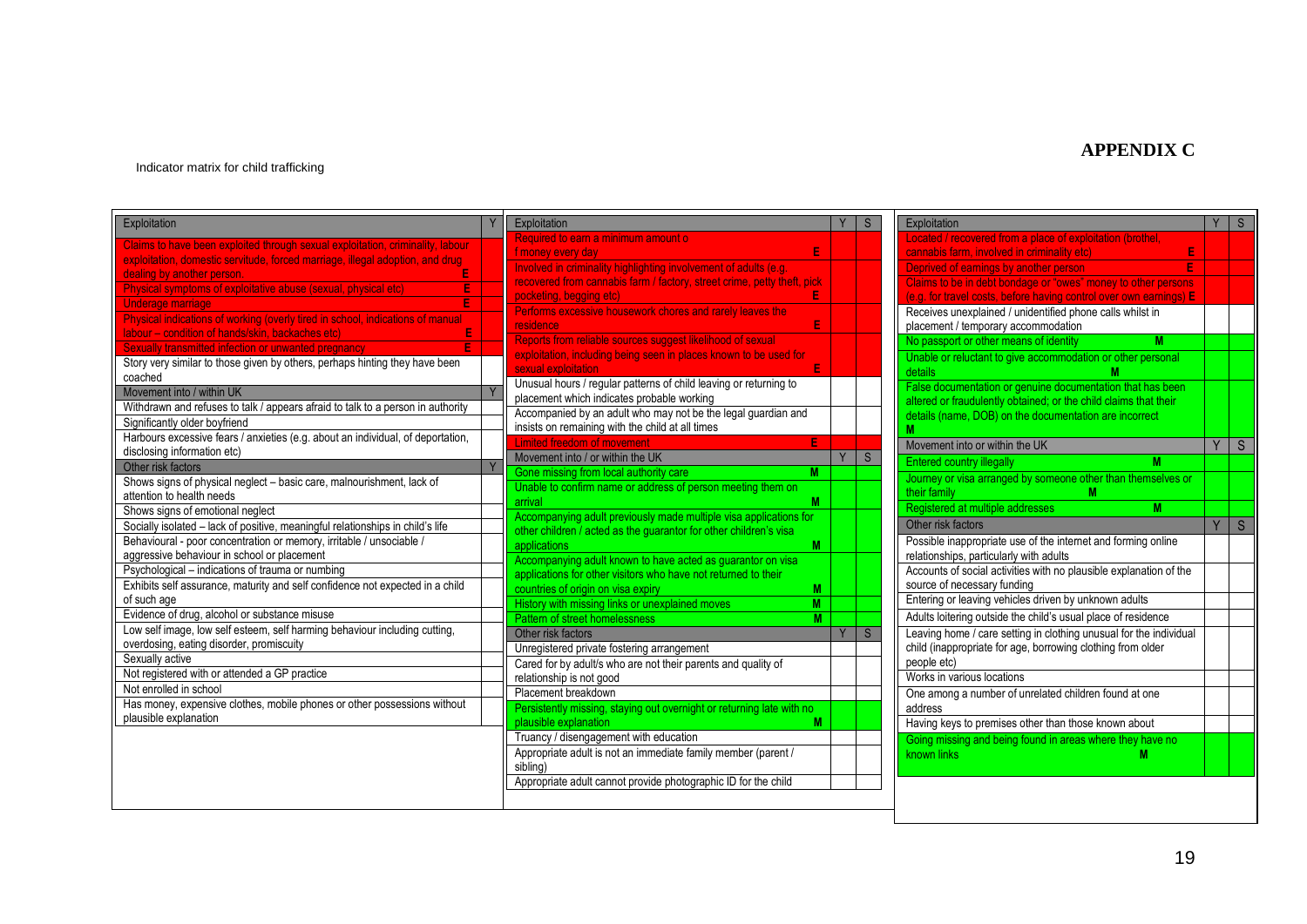#### **Section G - Evidence to support reasons for referral (2 pages available)**

Please use this section to:

- 1. expand on the circumstances/details of the encounter or contact and
- 2. provide supporting evidence for the indicators that you have identified in the matrix
- 3. provide any other relevant information that you consider may be important and wish to include e.g. details of behaviour, abuse and neglect
- 4. movements into, within or out of the UK, including dates (if known)
- 5. name of any adults, exploiter or trafficker (if known)
- 6. and any action you have taken including referral to other agencies e.g. Police, local authorities, Missing persons, NGOs etc<br>7. provide any method of entry details where the subject is a foreign national,
- 7. provide any method of entry details where the subject is a foreign national,

(if a separate sheet is required, please indicate that section G is continued and provide with referral)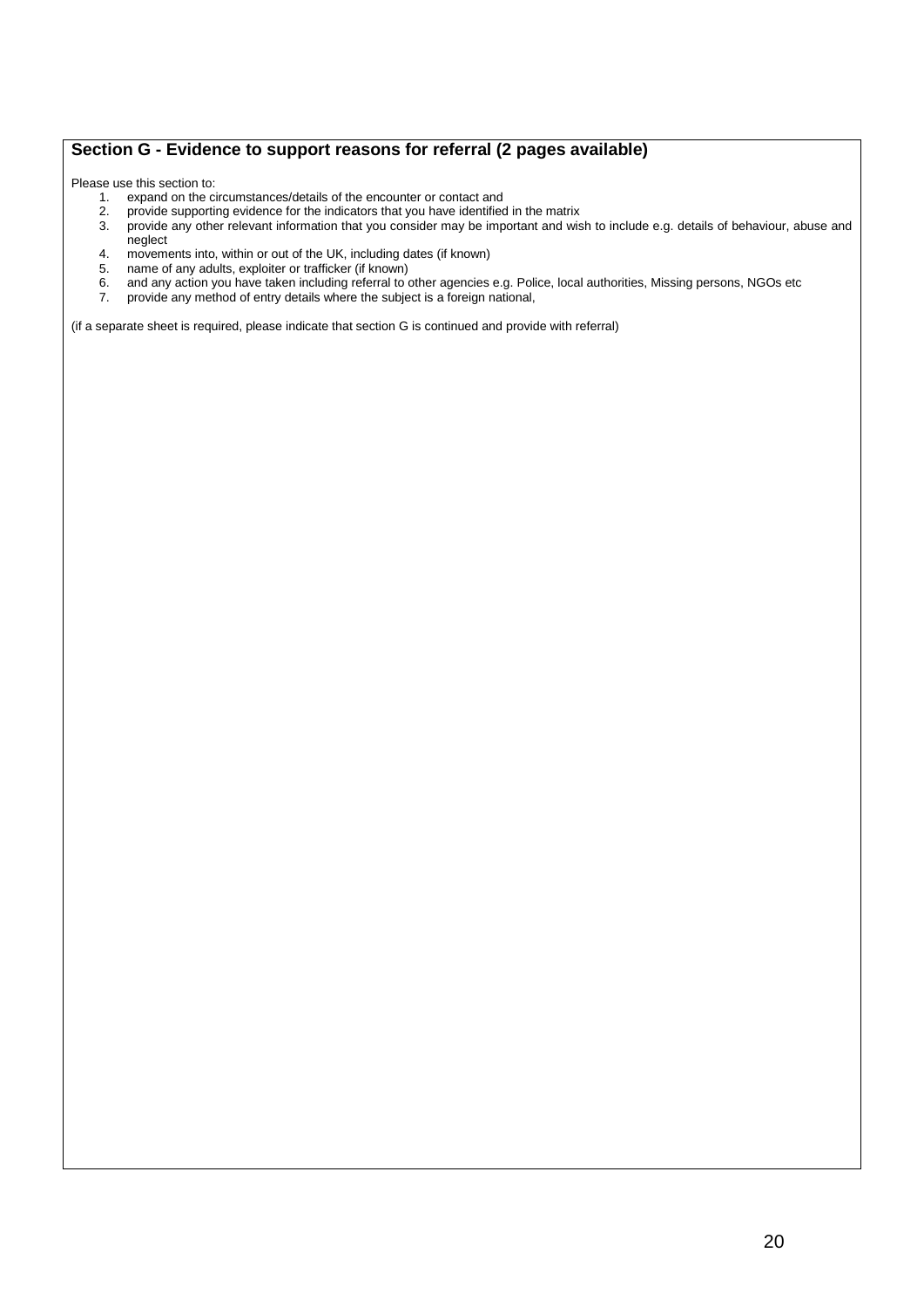#### **APPENDIX D**

#### **Example of responding to a child trafficking case - Additional actions/considerations that can be adapted to suit specific CPC areas**

Note: **Child trafficking is a crime that is a child protection concern** and our response to an identified or suspected case will be in line with single and inter-agency child protection procedures. The following information is intended as a quick reference guide that highlights those additional factors/features expected when responding to a case where child trafficking is identified or suspected. Social work will assume responsibility for completion of any paperwork relating to the National Referral Mechanism (NRM) to the Competent Authorities.

#### Initial response

Any agency/service that identifies child trafficking case - As per child protection procedures: ensure immediate safety of child, gather referral information and contact social work or police -**ADVISE THAT CHILD TRAFFICKING IS IDENTIFIED or SUSPECTED** 

Social work or police response: On notification of referral respond as per child protection procedures. Social work - Team leader to be immediately notified Police - Divsional Public Protection supervisor to be immediately notified



Social work/police response: Team leader and police supervisor as per child protection procedures. **Additional actions - Use concerns list** and risk matrix to inform assessment and decision making: notification to police Vice and Anti-trafficking Unit  $(01415322767)$ 

Social work: arrange case discussion, include police representation from Vice and Anti-trafficking Unit and if asylum/immigration issues UK Border Agency. Consider need to refer using to Competent Authority. If referral agreed - process as previous.

*.*

Social work: Team leader and coordinator consider whether case requires immediate notification to Competent Authority . If yes - Team leader and social worker complete NRM. Co-ordinator submits NRM and liaises with UK Human Trafficking Centre (0114 252 3891)



Social work: Team leader to notify Co-ordinator (Generic or Specialst services). Co-ordinator will notify line management including Head of Children's Services and Chief Social Work Officer.